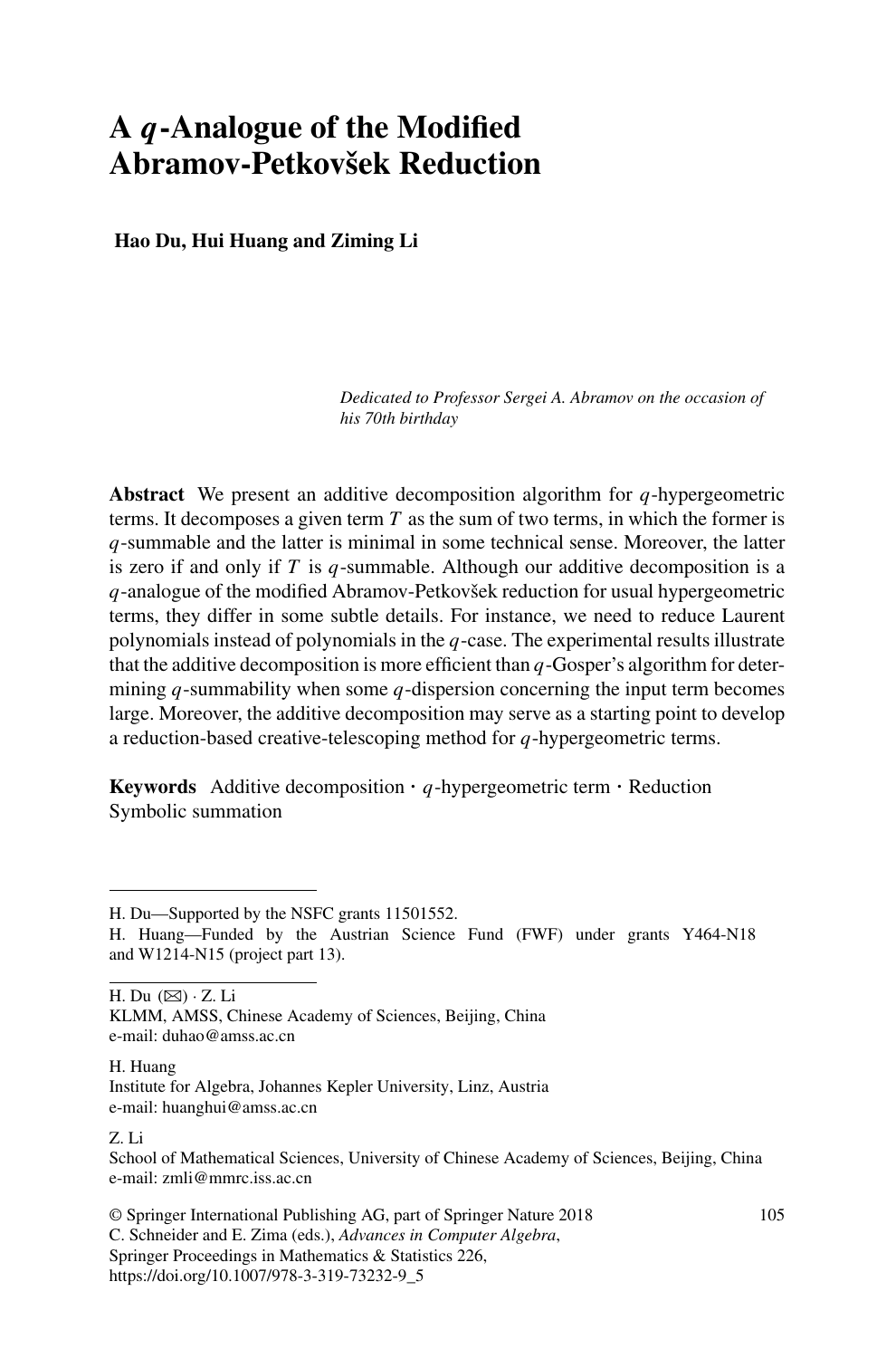## **1 Introduction**

*q*-Hypergeometric terms are basic objects in *q*-analysis. An important question concerning *q*-hypergeometric terms is to decide whether such a term is the *q*-difference of another term of the same kind. This question is referred to as the *q*-*summability problem*, which can be solved by a direct *q*-analogue of Gosper's algorithm developed by Koornwinder in [\[12](#page-24-0)], or an algebraically motivated *q*-analogue by Paule and Riese in [\[14\]](#page-24-1). Both analogues need to compute a polynomial solution of some auxiliary linear *q*-recurrence equation of first order.

An alternative approach to dealing with *q*-summability problem is to decompose a given *q*-hypergeometric term as the sum of two terms of the same kind such that the former is *q*-summable and the latter is minimal in some technical sense. Moreover, the latter is zero if and only if the given term is *q*-summable. How to compute such a decomposition is referred to as the *q*-*additive decomposition problem*.

A rational function over a field of constants can be viewed as a usual hypergeometric or a *q*-hypergeometric term. For the usual shift case, Abramov in [\[1\]](#page-23-0) developed an algorithm to decompose a rational function into a summable rational function and a nonsummable one whose denominator is of least possible degree. Moreover, a rational function is summable if and only if the nonsummable one in its additive decomposition is equal to zero. Abramov's algorithm can be easily adapted for solving the additive decomposition problem in the *q*-shift case. Both Abramov's algorithm and its *q*-analogue do not require computing polynomial solutions of any auxiliary  $(q)$ -)recurrence equation. Schneider in [\[15\]](#page-24-2) worked out a general approach to decomposing a rational function over a nonconstant difference field under the assumption that some parametric linear recurrence equation of first order is solvable in the difference field.

Abramov and Petkovšek developed an algorithm for computing an additive decomposition for usual hypergeometric terms in [\[2](#page-23-1), [3\]](#page-23-2). We call it the Abramov-Petkovšek reduction. Their algorithm needs to compute polynomial solutions of some auxiliary recurrence equation. Part of the Abramov-Petkovšek reduction is translated to the *q*-case by Chen et al. in [\[9](#page-24-3)] on the way to establish a criterion on the termination of the *q*-analogue of Zeilberger's algorithm. Chen et al. in [\[6](#page-23-3)] present a modified Abramov-Petkovšek reduction for usual hypergeometric terms to avoid computing polynomial solutions of any auxiliary recurrence equation. This feature is crucial for reduction-based creative-telescoping methods.

The goal of this paper is to further develop a *q*-analogue of the modified Abramov-Petkovšek reduction, which provides a solution to the *q*-additive decomposition problem. The analogue also avoids solving any auxiliary *q*-recurrence equation. Similar to the modified Abramov-Petkovšek reduction, it consists of two steps, namely, shell and polynomial reductions. In the usual shift case, the shell reduction was carried out by calculating dispersions and partial fraction decomposition.When implementing its *q*-analogue in Maple, we observe that a combination of *q*-shift homogeneous factorization [\[3](#page-23-2), [13\]](#page-24-4) with the above two calculations yields an overall better performance. This is because the partial fraction decomposition of *q*-rational functions tends to be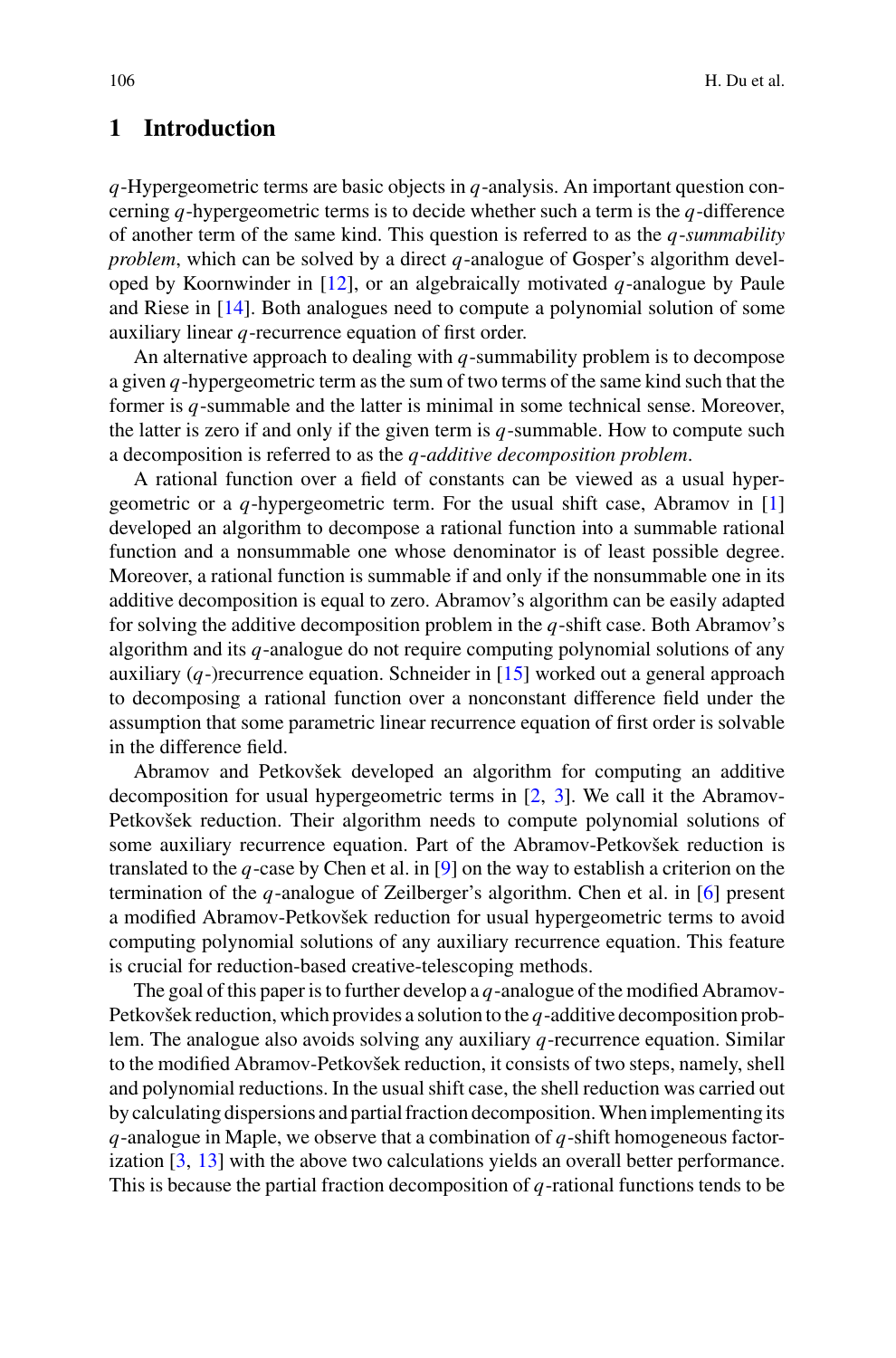faster when their denominators split into powers of irreducible factors, which is particularly true when *q* is an indeterminate. So the step for shell reduction is described in terms of *q*-shift homogeneous factorization. Moreover, in order to obtain *q*-shiftfree denominators, we need to allow some numerators to be Laurent polynomials, which complicates the step for polynomial reduction. Experimental results illustrate that the *q*-analogue of the modified Abramov-Petkovšek reduction outperforms *q*-Gosper's algorithm when the *q*-dispersions of the denominators of shells become large. Please see Sect. [6](#page-20-0) for more details. Hopefully, this *q*-analogue may enable us to develop a reduction-based creative-telescoping method for *q*-hypergeometric terms in a similar way as in [\[4,](#page-23-4) [6\]](#page-23-3).

#### **2 Summability and Congruences**

Throughout the paper, let *C* be a field of characteristic zero, and  $\sigma$  be an automorphism of  $C[x]$  such that C is the subfield of constants with respect to  $\sigma$ . Then  $\sigma(x) = \lambda x + \mu$  with  $\lambda \in C \setminus \{0\}$  and  $\mu \in C$ , where either  $\mu \neq 0$  or  $\lambda \neq 1$  (cf. [\[11](#page-24-5)]). We call  $\sigma$  the usual shift operator if  $(\lambda, \mu) = (1, 1)$ ; and call it a *q*-shift operator if  $(\lambda, \mu) = (q, 0)$ , where q is not a root of unity. The automorphism  $\sigma$  can be naturally extended to  $C(x)$ . Let  $\Delta$  be the difference operator  $\sigma - 1$  on  $C(x)$ , where 1 stands for the identity map from  $C(x)$  to itself.

Let *R* be a ring extension of  $C(x)$ . Assume that  $\sigma$  can be extended to a monomorphism of *R*. An element  $r \in R$  is called a *constant* if  $\sigma(r) = r$ . The subset of constants in *R* forms a subring, which is denoted by *CR*.

An invertible element *T* of *R* is said to be *hypergeometric* with respect to  $\sigma$ or  $\sigma$ -*hypergeometric* for short if its  $\sigma$ -quotient  $\sigma(T)/T$  belongs to  $C(x)$ . Every nonzero element of *C*(*x*) is *σ*-hypergeometric. When *σ* is a *q*-shift operator, *σ*hypergeometric terms are also called *q*-*hypergeometric terms*. All conclusions in this section are valid for general  $\sigma$ -hypergeometric terms.

Two  $\sigma$ -hypergeometric terms are said to be *similar* if their ratio belongs to  $C(x)$ . A σ-hypergeometric term *T* is said to be *summable* if there exists another σhypergeometric term *G* such that  $T = \Delta(G)$ . It is straightforward to verify that two σ-hypergeometric terms *T* and *G* are similar if *T* = Δ(*G*). A key idea on determining summability of a given  $\sigma$ -hypergeometric term *T* is to write  $T = fH$ , where *f* is a nonzero element of  $C(x)$ , and *H* is another  $\sigma$ -hypergeometric term whose  $\sigma$ quotient satisfies certain properties (see [\[2](#page-23-1)]). With such a multiplicative decomposition at hand, we see that determining the summability of *T* amounts to finding a rational function *g* such that  $fH = \Delta(gH)$ . Assume that *K* is the  $\sigma$ -quotient of *H*. Then *f H* is summable if and only if  $f = K\sigma(g) - g$  for some  $g \in C(x)$ . In other words, determining the summability of *f H* amounts to finding a rational solution of the first-order linear recurrence equation  $K\sigma(z) - z = f$ .

Let us formulate the above deduction in a different way, which will be convenient to describe various congruences in the sequel. Let  $K$  be a nonzero rational function in  $C(x)$ . Then  $K\sigma$  is a *C*-linear automorphism of  $C(x)$  that maps f to  $K\sigma(f)$ .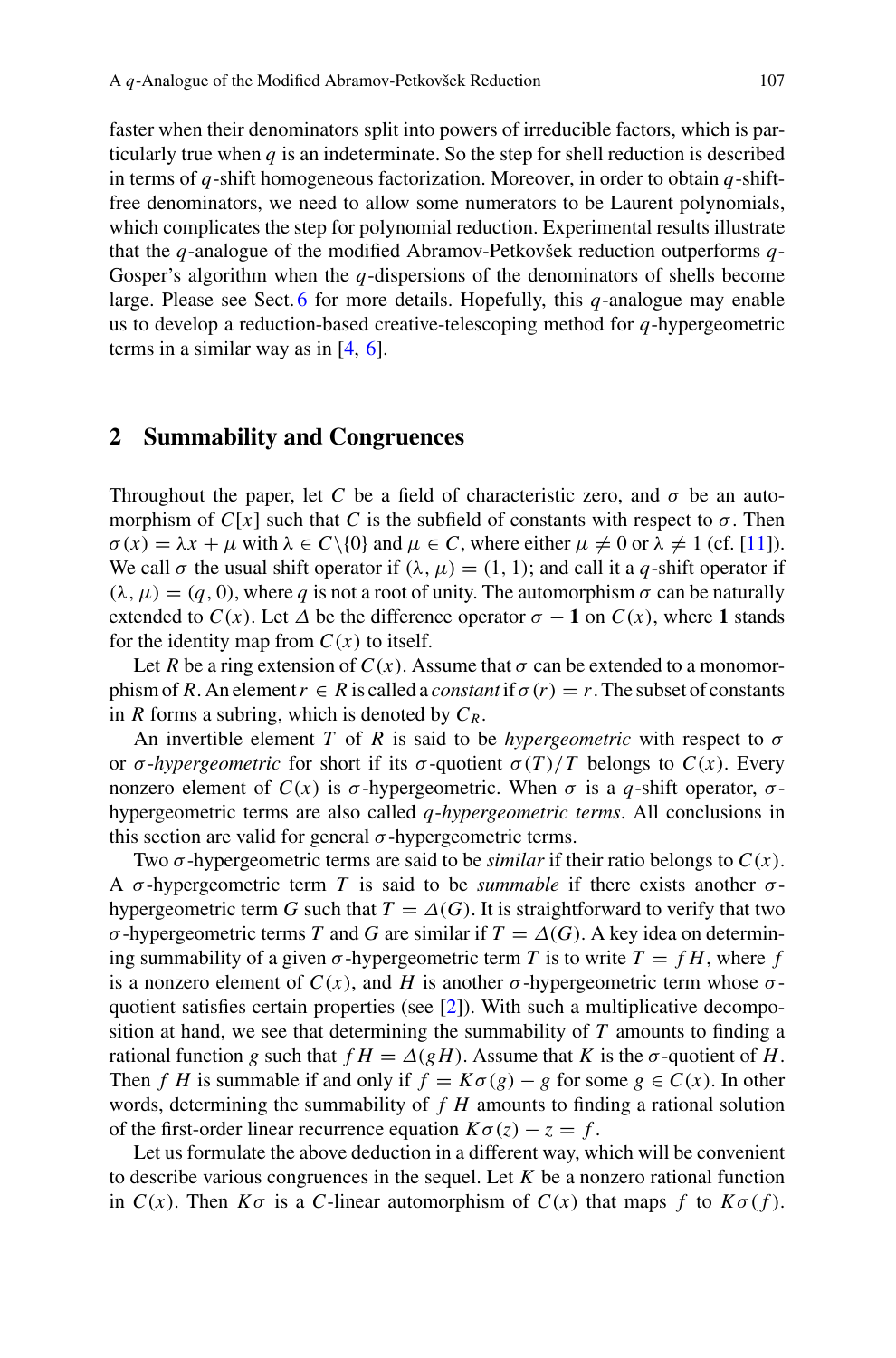We define a *C*-linear map  $\Delta_K = K\sigma - 1$  from  $C(x)$  to itself. Then, for any  $\sigma$ hypergeometric term *H* with  $\sigma(H)/H = K$ , we have *f H* is summable if and only if  $f \in \text{im}(\Delta_K)$ . This image is a *C*-linear subspace contained in  $C(x)$ .

Our reduction in the sequel relies on four congruences modulo the image of  $\Delta_K$ . The first two congruences are given below.

**Lemma 2.5** *Let K be a nonzero rational function in C(x). Then, for every*  $f \in C(x)$ *,* 

<span id="page-3-0"></span>
$$
f \equiv K\sigma(f) \mod \text{im}(\Delta_K) \text{ and } f \equiv (K\sigma)^{-1}(f) \mod \text{im}(\Delta_K).
$$

*Proof* The first congruence follows immediately from the definition of  $\Delta_K$ . To prove the second one, we note that  $K\sigma$  is a bijection. Therefore, there exists  $g \in C(x)$  such that  $f = K\sigma(g)$ . By the first congruence,  $g \equiv K\sigma(g) \mod \text{im}(\Delta_K)$ . Replacing *g* with  $(K\sigma)^{-1}(f)$  vields the second congruence. with  $(K\sigma)^{-1}(f)$  yields the second congruence.

<span id="page-3-2"></span>**Corollary 2.1** *Let K be a nonzero rational function of C(x). Then, for every f*  $\in$  $C(x)$  *and*  $m \in \mathbb{N}$ , *we have* 

$$
f \equiv \sigma^m(f) \prod_{i=0}^{m-1} \sigma^i(K) \mod \mathrm{im}(\Delta_K)
$$

*and*

$$
f \equiv \sigma^{-m}(f) \prod_{i=1}^{m} \sigma^{-i} (K^{-1}) \mod \mathrm{im}(\Delta_K).
$$

*Proof* By Lemma [2.5](#page-3-0) and a straightforward induction, we see that

 $f \equiv (K\sigma)^m(f) \mod \text{im}(\Delta_K)$  and  $f \equiv (K\sigma)^{-m}(f) \mod \text{im}(\Delta_K)$ .

The corollary follows from the definition of *K*σ and its inverse.

The two congruences in the above corollary will be called the *forward and backward congruences*, respectively.

*Remark 2.2* The two congruences in Lemma [2.5](#page-3-0) can be translated into two equalities:

<span id="page-3-1"></span>
$$
f = \Delta_K(-f) + K\sigma(f)
$$
 and  $f = \Delta_K(g) + (K\sigma)^{-1}(f)$ ,

where  $g = (K\sigma)^{-1}(f)$ . It follows that both forward and backward congruences can be translated into equalities.

The notions of shift and *q*-shift reduced rational functions are introduced in [\[2\]](#page-23-1) and [\[9\]](#page-24-3), respectively. We extend them slightly, because the next two congruences hold in both shift and *q*-shift cases. Let  $K \in C(x)$  be a nonzero rational function with numerator *u* and denominator *v*. We say that *K* is *reduced with respect to*  $\sigma$  or *σ*-*reduced* for short if *u* and  $\sigma^i(v)$  are relatively prime for all  $i \in \mathbb{Z}$ .

<span id="page-3-3"></span>
$$
\Box
$$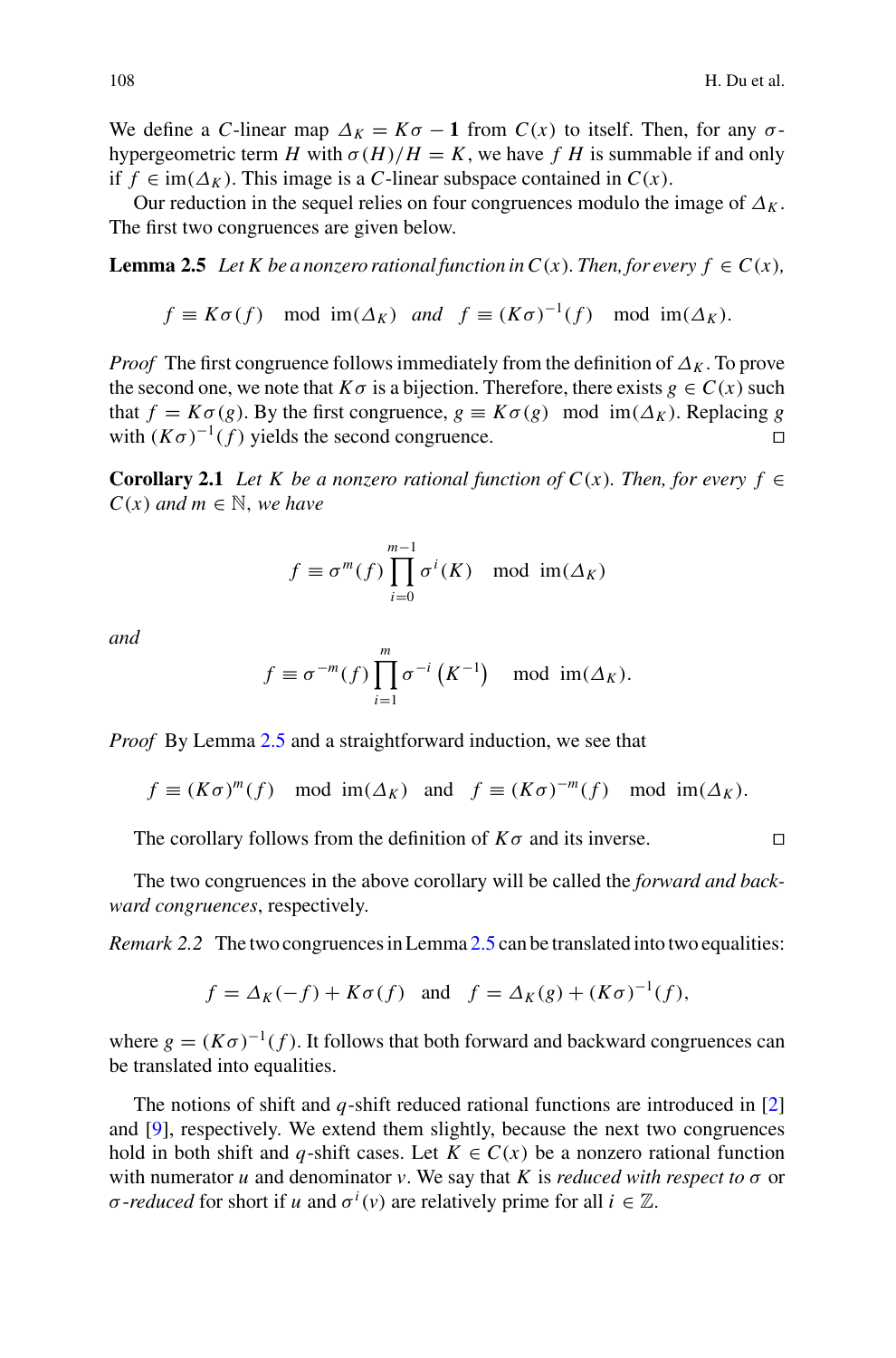**Lemma 2.6** *Let*  $K \in C(x)$  *be a*  $\sigma$ -reduced rational function with numerator u and *denominator v. Then, for every*  $a \in C[x]$  *and*  $n \in \mathbb{N}$ *, there exist two polynomials b<sub>1</sub> and b<sub>2</sub> in*  $C[x]$  *such that* 

$$
\frac{a}{\prod_{i=0}^n \sigma^i(v)} \equiv \frac{b_1}{v} \mod \text{im}(\Delta_K) \text{ and } \frac{a}{\prod_{j=1}^n \sigma^{-j}(u)} \equiv \frac{b_2}{v} \mod \text{im}(\Delta_K).
$$

*Proof* We prove the first congruence by induction on *n*. Let  $w_n = \prod_{i=0}^n \sigma^i(v)$ . The congruence is trivial when  $n = 0$ . Assume that it holds for  $n - 1$ . Setting  $f = a/w_n$ in the second congruence in Lemma [2.5,](#page-3-0) we see that

$$
\frac{a}{w_n} \equiv \sigma^{-1}\left(\frac{a}{w_n}\frac{v}{u}\right) = \frac{\sigma^{-1}(a)}{w_{n-1}\sigma^{-1}(u)} \mod \text{im}(\Delta_K).
$$

Since *K* is  $\sigma$ -reduced,  $gcd(w_{n-1}, \sigma^{-1}(u)) = 1$ , there exist  $e_1, e_2 \in C[x]$  such that

$$
\frac{a}{w_n} \equiv \frac{\sigma^{-1}(a)}{w_{n-1}\sigma^{-1}(u)} = \frac{e_1}{w_{n-1}} + \frac{e_2}{\sigma^{-1}(u)} \mod \mathfrak{im}(\Delta_K).
$$

By the induction hypothesis, the first summand is congruent to  $b'_1/v$  for some  $b'_1$ in *C*[*x*]. Setting  $f = e_2/\sigma^{-1}(u)$  in the first congruence in Lemma [2.5,](#page-3-0) we see that the second summand is congruent to  $\sigma(e_2)/v$ . Setting  $b_1 = b'_1 + \sigma(e_2)$  establishes the first congruence in this lemma.

To prove the second congruence, we notice that the product in the denominator equals one when  $n = 0$  and then there is nothing to show in this case. For  $n = 1$ , we set  $f = a/\sigma^{-1}(u)$  in the forward congruence in Lemma 1 to get

$$
\frac{a}{\sigma^{-1}(u)} \equiv K\sigma \left(\frac{a}{\sigma^{-1}(u)}\right) = \frac{\sigma(a)}{v} \mod \operatorname{im}(\Delta_K),
$$

which is exactly the second congruence with  $n = 1$ . The induction can be completed<br>in a similar way as in the proof of the first congruence. in a similar way as in the proof of the first congruence.

*Remark 2.3* In the above proof, all congruences are obtained from the congruences in Lemma [2.5.](#page-3-0) So they can be translated into equalities by Remark [2.2.](#page-3-1)

#### **3 Kernels, Shells and** *σ***-Factorizations in the** *q***-Case**

From now on, we assume that  $\sigma$  is an automorphism of  $C(x)$  such that  $\sigma(x) = qx$ , where  $q$  is neither zero nor any root of unity in  $C$ . According to [\[14](#page-24-1)], a polynomial *p* in *C*[*x*] is said to be *q*-*monic* if  $p(0) = 1$ . Assume that *p* is *q*-monic. Then so is  $\sigma^{i}(p)$  for all  $i \in \mathbb{Z}$ . If, moreover, *p* is irreducible, then  $\sigma^{i}(p)$  and *p* are coprime for all  $i \in \mathbb{Z}$  with  $i \neq 0$ . Let f be a nonzero rational function in  $C(x)$  with denominator a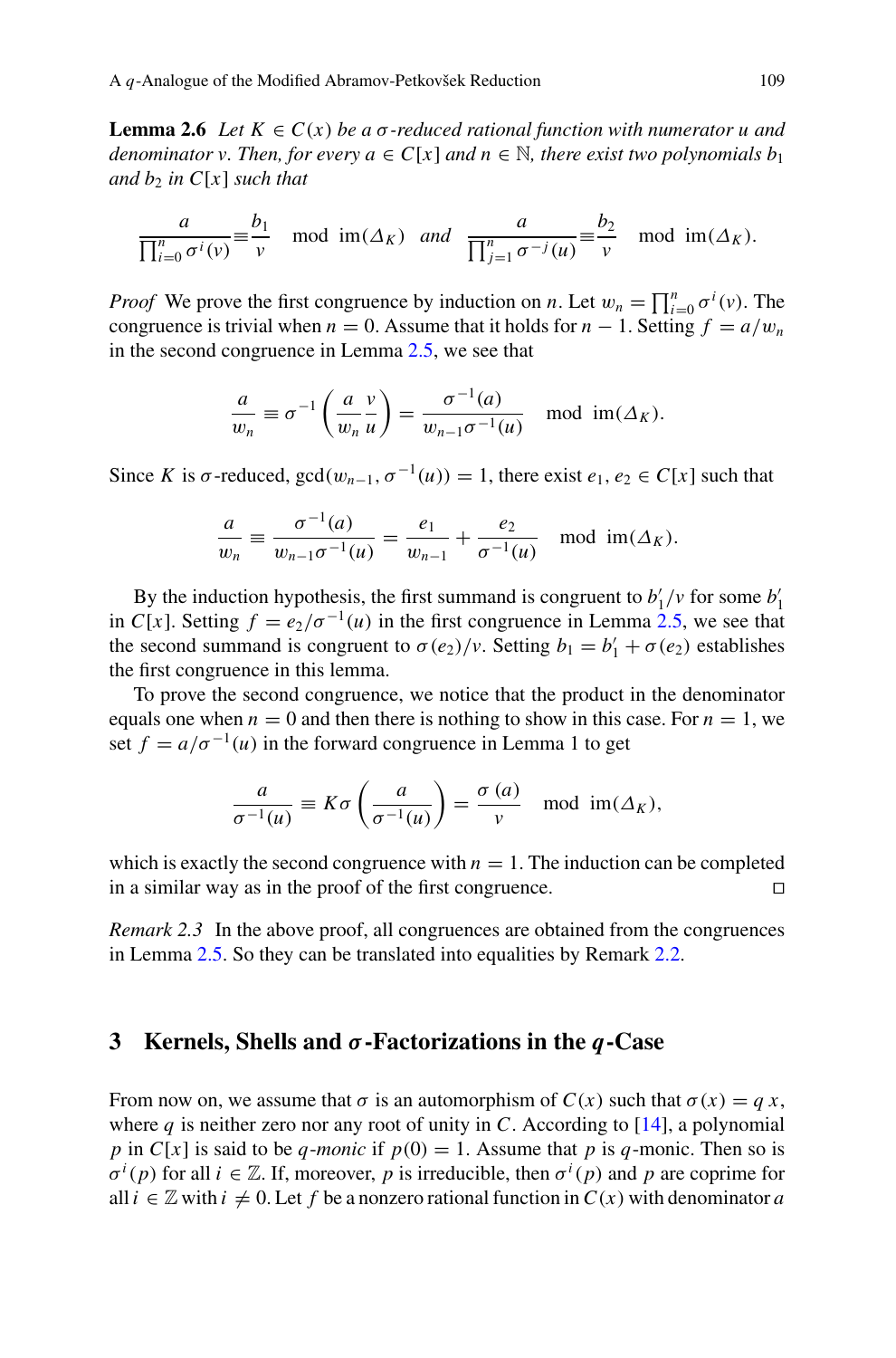and numerator *b*. By a factor of *f* , we mean a factor of either *a* or *b*. We say that *f* is *q*-*monic* if both *a* and *b* are *q*-monic.

For a nonzero rational function  $f$  in  $C(x)$ , there exist a  $\sigma$ -reduced rational function *K* and a nonzero rational function *S* such that

$$
f = K \frac{\sigma(S)}{S}.
$$

We call *K* a *kernel* and *S* the corresponding *shell* of *f* . They can be computed by gcd-calculations (cf. [\[9\]](#page-24-3)).

Recall that an element of  $C(x)$  is proper if its numerator has degree lower than that of the denominator, and that it is a Laurent polynomial if the denominator is a power of *x*. All Laurent polynomials in  $C(x)$  form a subring, which is denoted by  $C[x, x^{-1}]$ . Every nonzero rational function can be decomposed as the sum of a Laurent polynomial and a proper rational function whose denominator is *q*-monic. This decomposition enables us to deal with Laurent polynomials and proper rational functions with *q*-monic denominators separately.

A nonzero Laurent polynomial *f* can be written in the form  $\sum_{i=m}^{n} c_i x^i$ , where  $m, n \in \mathbb{Z}$  with  $m \le n$  and  $c_m, c_{m+1}, \ldots, c_n \in C$  with  $c_m c_n \ne 0$ . We call *n* the *head degree of f* and *m* the *tail degree of f*. They are denoted by hdeg( $f$ ) and tdeg( $f$ ), respectively. Moreover, we define hdeg(0) =  $-\infty$  and tdeg(0) =  $+\infty$ . Such a convention agrees with the inequalities: for all *f*,  $g \in C[x, x^{-1}]$ ,

 $hdeg(f + g) \leq max(hdeg(f), hdeg(g))$  and  $tdeg(f + g) \geq min(tdeg(f), tdeg(g)).$ 

Furthermore, the ring of Laurent polynomials in  $\sigma$  over  $\mathbb{Z}$ , denoted by  $\mathbb{Z}[\sigma, \sigma^{-1}]$ , is useful to describe a number of notions uniformly in the sequel.

Let *p* be a nonzero polynomial and  $\alpha = \sum_{i=m}^{n} k_i \sigma^i$  be in  $\mathbb{Z}[\sigma, \sigma^{-1}]$ . We define

$$
p^{\alpha} := \prod_{i=m}^{n} \sigma^{i}(p)^{k_{i}}.
$$

Clearly,  $p^{\alpha}$  is a polynomial if and only if  $\alpha$  belongs to  $\mathbb{N}[\sigma, \sigma^{-1}]$ .

According to [\[11,](#page-24-5) Definition 11] and [\[3,](#page-23-2) Definition 1], two irreducible polynomials  $a, b \in C[x]$  are said to be equivalent with respect to  $\sigma$  or  $\sigma$ -equivalent for short if  $a \mid \sigma^i(b)$  for some  $i \in \mathbb{Z}$ . The  $\sigma$ -equivalence of two polynomials can be easily recognized by comparing coefficients. A rational function  $f \in C(x)$  is said to be *q*-*shift homogeneous* if all nonconstant irreducible factors of the numerator and denominator of  $f$  belong to the same  $\sigma$ -equivalence class.

For any nonzero rational function  $f \in C(x)$ , by grouping together  $\sigma$ -equivalent factors of its numerator and denominator, it can be written in the form

<span id="page-5-0"></span>
$$
f = c x^m \prod_{i=1}^s p_i^{\alpha_i},\tag{1}
$$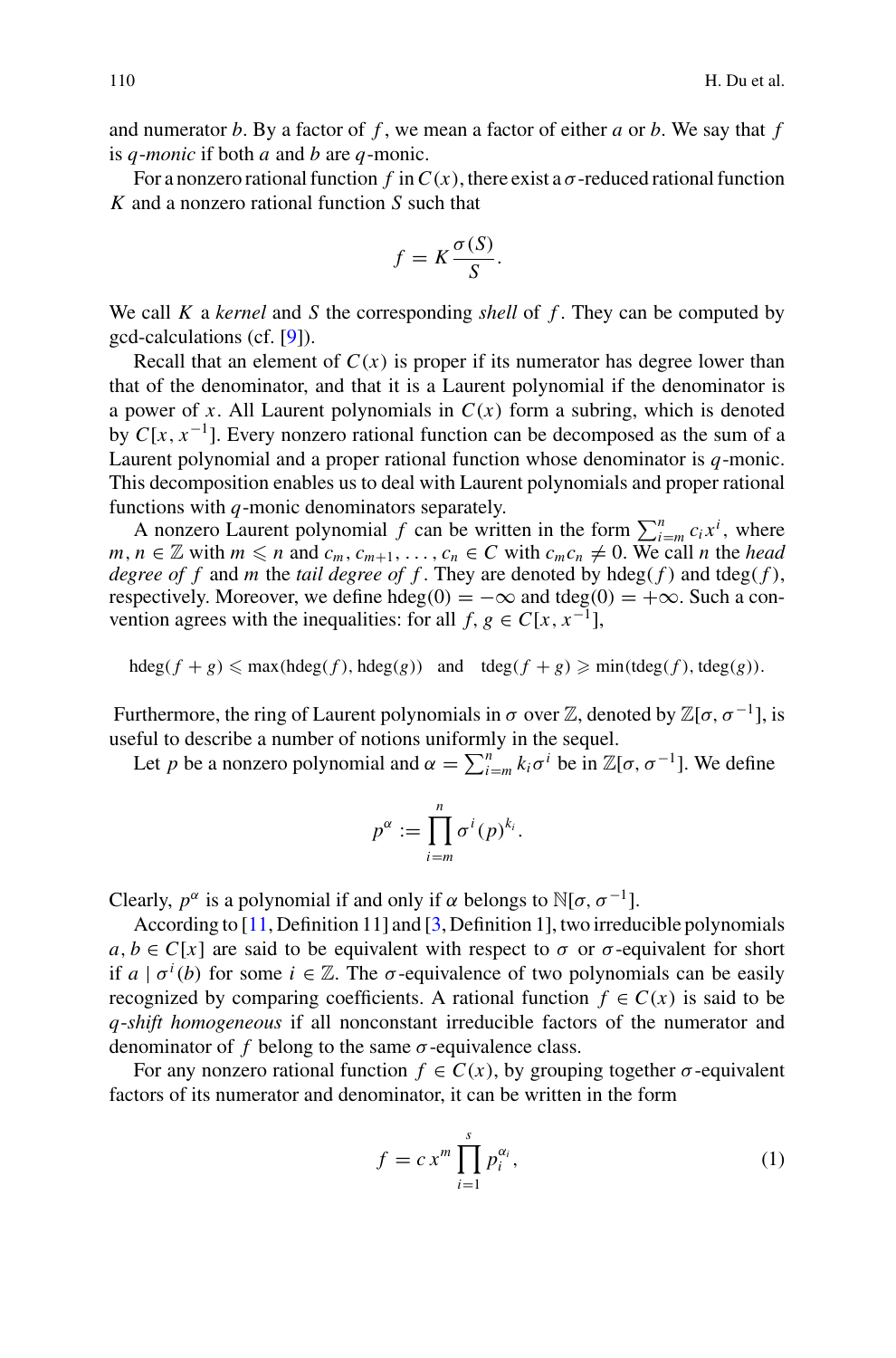where  $c \in C \setminus \{0\}, m \in \mathbb{Z}, s \in \mathbb{N}, \alpha_i \in \mathbb{Z}[\sigma, \sigma^{-1}], p_i \in C[x]$  is nonconstant, *q*-monic and irreducible for  $i = 1, \ldots, s$ , and the  $p_i$ 's are pairwise inequivalent with respect to  $\sigma$ . Each  $p_i^{\alpha_i}$  is both  $q$ -monic and  $q$ -shift homogeneous. Note that there are many different ways to express  $p_i^{\alpha_i}$  in [\(1\)](#page-5-0), because

$$
p_i^{\alpha_i} = \left(p_i^{\sigma^{\ell}}\right)^{\sigma^{-\ell} \alpha_i}
$$

for all  $\ell \in \mathbb{Z}$ . Nonetheless, the *q*-monic and *q*-shift homogeneous components  $p_i^{\alpha_i}$ 's are uniquely determined by  $f$ , since  $C[x]$  is a unique factorization domain. So we call [\(1\)](#page-5-0) the *q*-*shift-homogeneous factorization* of *f* or σ-*factorization* for short.

Let *f* be a nonzero rational function in  $C(x)$ , and *p* be a *q*-monic and irreducible polynomial of positive degree. Then there exists a unique element  $\alpha \in \mathbb{Z}[\sigma, \sigma^{-1}]$ such that  $f/p^{\alpha}$  has no factor  $\sigma$ -equivalent to p. We call  $\alpha$  the  $\sigma$ -exponent of p in f. In addition, the multiplicity of *x* in *f* is also called the  $\sigma$ -exponent of *x* in *f*.

Note that a rational function *K* is  $\sigma$ -reduced if and only if, for every nonconstant, *q*-monic and irreducible polynomial *p*, the nonzero coefficients of the  $\sigma$ -exponent of *p* in *K* have the same sign. The next proposition describes a special property of  $\sigma$ -reduced rational functions and will be used to distinguish rational and irrational *q*-hypergeometric terms.

<span id="page-6-0"></span>**Proposition 3.1** *Let r be a*  $\sigma$ *-reduced rational function in C(x). If*  $r = \sigma^k(f)/f$  *for some*  $f \in C(x)$  *and*  $k \in \mathbb{Z}$ *, then r is a power of q*.

*Proof* The conclusion clearly holds if  $k = 0$ . Assume that *k* is nonzero and that the σ-factorization of *f* is given in [\(1\)](#page-5-0). Suppose that *s* > 0. Then

$$
r=q^{km}p_1^{\beta_1}\cdots p_s^{\beta_s},
$$

where  $m \in \mathbb{Z}$  and  $\beta_i = \sigma^k \alpha_i - \alpha_i \neq 0$  for all *i* with  $1 \leq i \leq s$ . It follows that  $\beta_i$ must have both positive and negative coefficients. On the other hand, the coefficients of β*<sup>i</sup>* are either all nonpositive or all nonnegative, because *r* is σ-reduced. This contradiction implies that  $s = 0$ , i.e.,  $r = q^{km}$ .

<span id="page-6-1"></span>**Corollary 3.2** *Let*  $T \in R$  *be a q-hypergeometric term. Assume that*  $K$  *is a kernel*  $of \sigma(T)/T$ . Then K is a power of q if and only if T is of the form cf for some  $c \in C_R$ *and*  $f \in C(x)$ *.* 

*Proof* Assume that  $K = q^m$  for some integer *m*. Then  $\sigma(T)/T = q^m \sigma(S)/S$ , where *S* is the corresponding shell of  $\sigma(T)/T$  with respect to *K*. It follows from the equality  $q^m = \sigma(x^m)/x^m$  that  $T/(x^mS)$  is a constant, say *c*, of the ring *R*. Thus  $T =$  $cx^m S$ . Taking  $f = x^m S$  yields the assertion. Conversely, assume that  $T = cf$  with *c* ∈ *C<sub>R</sub>* and *f* ∈ *C*(*x*). Then  $\sigma(T)/T = \sigma(f)/f = K\sigma(S)/S$ . Thus,  $K = \sigma(r)/r$  with  $r = f/S$ , which belongs to *C*(*x*). By Proposition 3.1, *K* is a power of *q*.  $\Box$ with  $r = f/S$ , which belongs to  $C(x)$ . By Proposition [3.1,](#page-6-0) K is a power of q.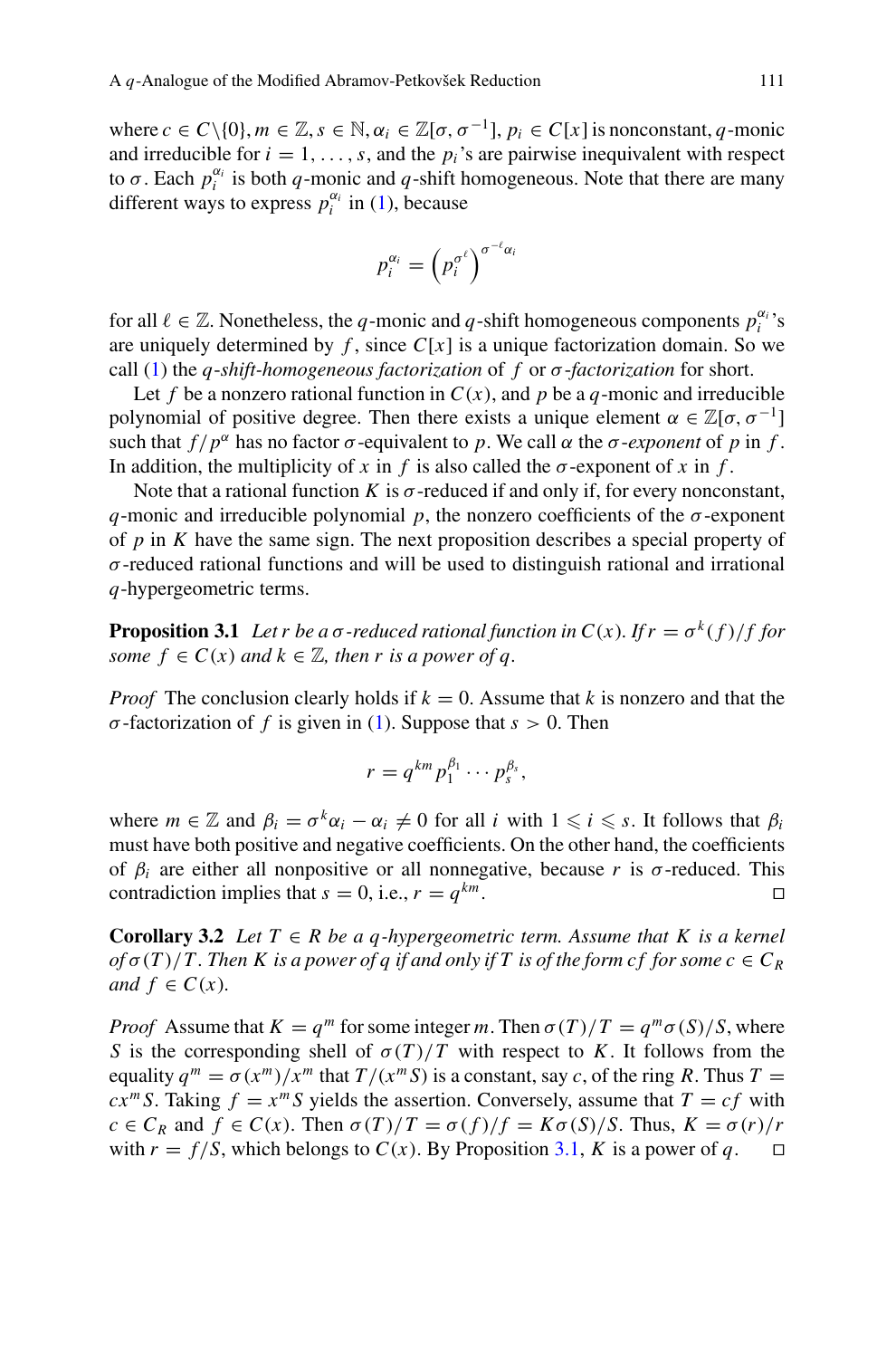Note that *R* can be chosen so that  $C_R$  coincides with the field *C* if *C* is further assumed to be algebraically closed. Indeed, with an algebraically closed field *C*, we are able to construct a Picard-Vessiot extension of  $C(x)$  that having no new constants and containing all  $\sigma$ -hypergeometric terms that interest us (cf. [\[5,](#page-23-5) [10](#page-24-6)]).

## **4 Shell Reduction**

Let *T* be a *q*-hypergeometric term whose  $\sigma$ -quotient has a kernel *K* and the corresponding shell *S*. Then there exists another *q*-hypergeometric term *H* with  $\sigma$ quotient *K* such that  $T = SH$ , which is called a *multiplicative decomposition* of  $T$ . We are going to reduce the shell *S* modulo im( $\Delta_K$ ) to a rational function *r*, which is minimal in some sense. The reduction leads to  $T = \Delta(G) + rH$  for some *q*hypergeometric term *G*. Some special properties of *r* and *H* will make it easy to decide the *q*-summability of *T* . We begin with a description on the properties that *r* should satisfy.

**Definition 4.4** A nonzero and *q*-monic polynomial  $f \in C[x]$  is called *q-shift-free* or  $\sigma$ -*free* for short if  $gcd(f, \sigma^i(f)) = 1$  for all nonzero integer *i*.

The reader may find a more general definition of *q*-shift free polynomials in [\[9](#page-24-3)].

*Remark 4.1* For a nonzero polynomial with the  $\sigma$ -factorization given in [\(1\)](#page-5-0), the polynomial is  $\sigma$ -free if and only if  $m = 0$  and every  $\alpha_i$  is a monomial in  $\mathbb{N}[\sigma, \sigma^{-1}]$ .

**Definition 4.5** Let  $K \in C(x)$  be a  $\sigma$ -reduced rational function whose numerator and denominator are *u* and *v*, respectively. A nonzero polynomial  $f \in C[x]$  is said to be *strongly coprime with* K if  $gcd(\sigma^i(f), u) = gcd(\sigma^{-i}(f), v) = 1$  for all  $i \in \mathbb{N}$ .

*Remark 4.2* Let the σ-factorization of a nonzero polynomial *f* be given in [\(1\)](#page-5-0). Assume that  $\lambda_i$  and  $\mu_i$  are the  $\sigma$ -exponents of  $p_i$  in  $u$  and  $v$ , respectively,  $i = 1, \ldots, s$ . Then *f* is strongly coprime with *K* if and only if

<span id="page-7-1"></span> $tdeg(\alpha_i) > hdeg(\lambda_i)$  and  $hdeg(\alpha_i) < tdeg(\mu_i)$  for all *i* with  $1 \leq i \leq s$ .

The next lemma is used to verify the minimality of our additive decomposition in the sequel.

**Lemma 4.1** *Let*  $K \in C(x)$  *be a*  $\sigma$ -reduced rational function with numerator u and *denominator v. Let*  $g \in C(x)$  *with denominator d, which is*  $\sigma$ -free and strongly *coprime with K. If there exist two rational functions*  $\tilde{g}$  *and r such that* 

<span id="page-7-0"></span>
$$
v(g - \tilde{g}) - (u\sigma(r) - vr) \in C[x, x^{-1}],
$$
 (2)

*then the degree of d is no more than that of the denominator of*  $\tilde{g}$ .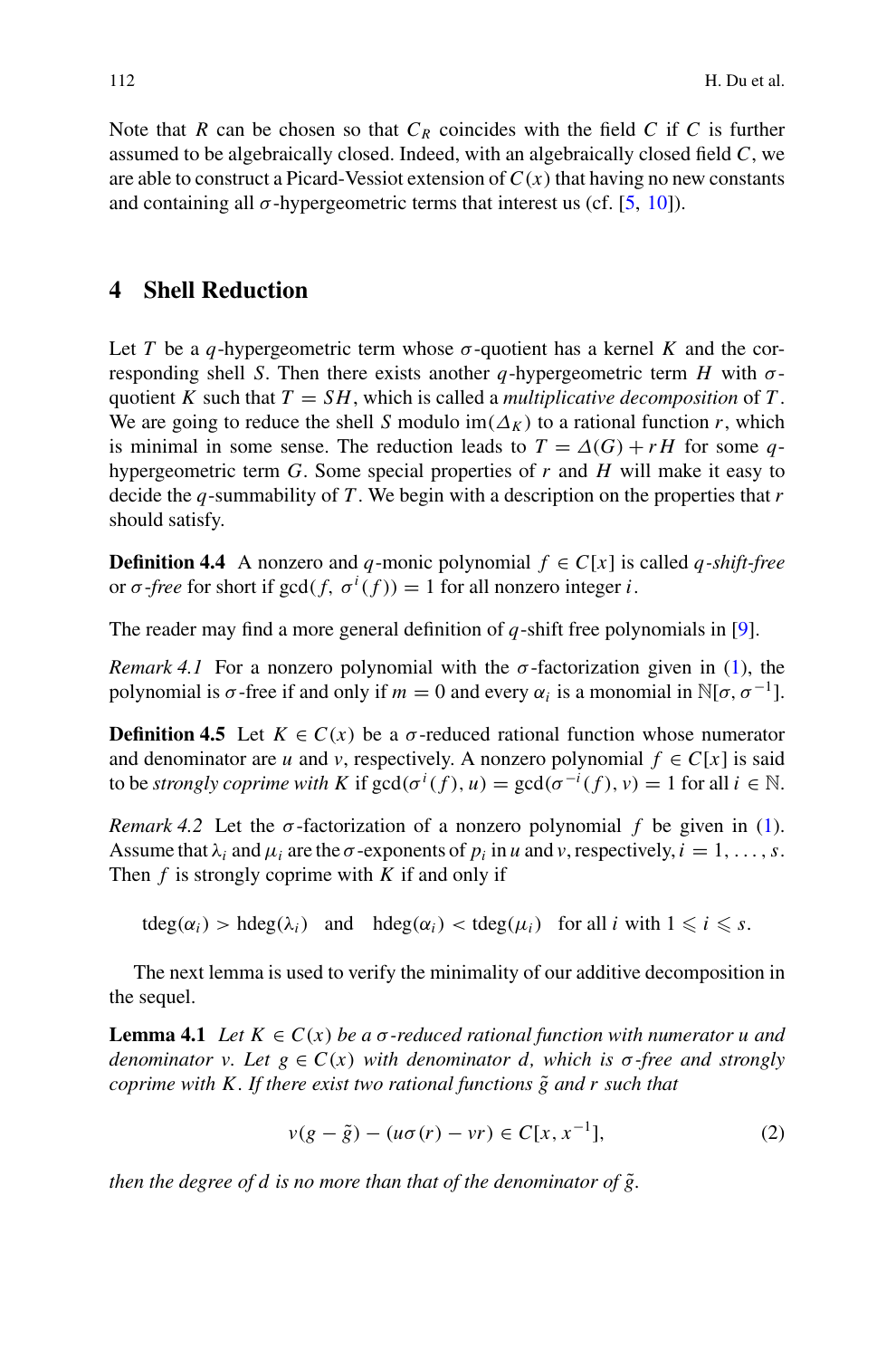*Proof* Let  $\tilde{d}$  be the denominator of  $\tilde{g}$ . There is nothing to show if  $d \in C$ . Now assume that  $d \notin C$  and consider a nontrivial irreducible factor  $p \in C[x]$  of *d* with multiplicity *k*. Since *d* is strongly coprime with *K*, it is coprime with *v*. Since *d* is σ-free, it suffices to prove that  $σ^{\ell}(p)^{k} | d$  for some  $\ell \in \mathbb{Z}$ . To this end, we let *e* be the denominator of *r*. Suppose that  $p^k$  does not divide  $\tilde{d}$ , otherwise we have done. Then it follows from [\(2\)](#page-7-0) that either  $p^k \mid e$  or  $p^k \mid \sigma(e)$ .

If  $p^k \mid e$ , then there is an integer  $\ell \geq 1$  such that  $\sigma^{\ell-1}(p)^k \mid e$  but  $\sigma^{\ell}(p)^k \nmid e$ . Moreover,  $\sigma^{\ell}(p)^{k} | \sigma(e)$ . On the other hand,  $\sigma^{\ell}(p) | d$  because *d* is  $\sigma$ -free; and  $\sigma^{\ell}(p)$  | *u* because *d* is strongly coprime with *K*. Thus, [\(2\)](#page-7-0) implies that  $\sigma^{\ell}(p)^{k}$  |  $\tilde{d}$ .

If  $p^k \mid \sigma(e)$ , then there is an integer  $\ell \leq -1$  such that  $\sigma^{\ell}(p)^k \mid e$  but  $\sigma^{\ell-1}(p)^k \nmid e$ , i.e.,  $\sigma^{\ell}(p)^k \nmid \sigma(e)$ . Observe that  $\sigma^{\ell}(p) \nmid d$  because *d* is  $\sigma$ -free, and  $\sigma^{\ell}(p) \nmid v$  because *d* is strongly coprime with *K*. Thus,  $\sigma^{\ell}(p)^{k} | \tilde{d}$  by [\(2\)](#page-7-0).

Now, we describe how to perform shell reduction "locally".

**Lemma 4.2** *Let*  $K \in C(x)$  *be a*  $\sigma$ -reduced rational function with numerator u and *denominator v. Let*  $f \in C(x)$  *be a nonzero rational function with denominator*  $p^{\alpha}$ *, where p*  $\in C[x]$  *is nonconstant, q-monic and irreducible and*  $\alpha \in \mathbb{N}[\sigma, \sigma^{-1}]$ *. Assume that* λ *and* μ *are the* σ*-exponents of p in u and v, respectively. Then we have the following two assertions.*

*(i)* If  $\mu = 0$ , then, for every integer  $\ell$  with  $\ell \geq hdeg(\alpha)$ , there exist k in N and a, b *in C*[*x*] *such that*

<span id="page-8-2"></span><span id="page-8-0"></span>
$$
f \equiv \frac{a}{p^{k\sigma^{\ell}}} + \frac{b}{v} \mod \text{im}(\Delta_K). \tag{3}
$$

*(ii) If*  $\lambda = 0$ *, then, for every integer*  $\ell$  *with*  $\ell \leq \text{tdeg}(\alpha)$ *, there exist k in* N *and a, b in*  $C[x]$  *such that* [\(3\)](#page-8-0) *also holds.* 

*Proof* If  $\alpha = 0$ , then  $f \in C[x]$ . So we just need to set  $k = 0$ ,  $a = f$  and  $b = 0$ , and assume that  $\alpha$  is nonzero in the rest of the proof.

(i) Assume that  $\alpha = \sum_{i=m}^{n} k_i \sigma^i$ , where  $m \leq n, k_i \in \mathbb{N}$  and  $k_m k_n \neq 0$ . Since p is *q*-monic and irreducible, the polynomials  $p^{\sigma^m}$ ,  $p^{\sigma^{m+1}}$ , ...,  $p^{\sigma^n}$  are pairwise coprime. Then we have a partial fraction decomposition  $f = \sum_{i=m}^{n} f_i$ , where  $f_i$  is either zero or has the denominator  $p^{k_i \sigma^i}$  for all *i* with  $m \leq i \leq n$ .

Assume that  $f_i$  is nonzero. By the forward congruence in Corollary [2.1,](#page-3-2) for every integer  $\ell$  with  $\ell \geq n$ , there exists  $g_i \in C[x]$  such that

$$
f_i \equiv \frac{g_i}{p^{k_i \sigma^t} \prod_{j=0}^{\ell-i-1} \sigma^j(v)} \mod \text{im}(\Delta_K).
$$

It follows from  $\mu = 0$  that  $p^{\sigma^{\ell}}$  is coprime with any *q*-shifts of *v*. Then there exist two polynomials  $a_i$ ,  $\tilde{a}_i$  in  $C[x]$  such that

<span id="page-8-1"></span>
$$
f_i \equiv \frac{a_i}{p^{k_i \sigma^t}} + \frac{\tilde{a}_i}{\prod_{j=0}^{\ell-i-1} \sigma^j(v)} \mod \text{im}(\Delta_K). \tag{4}
$$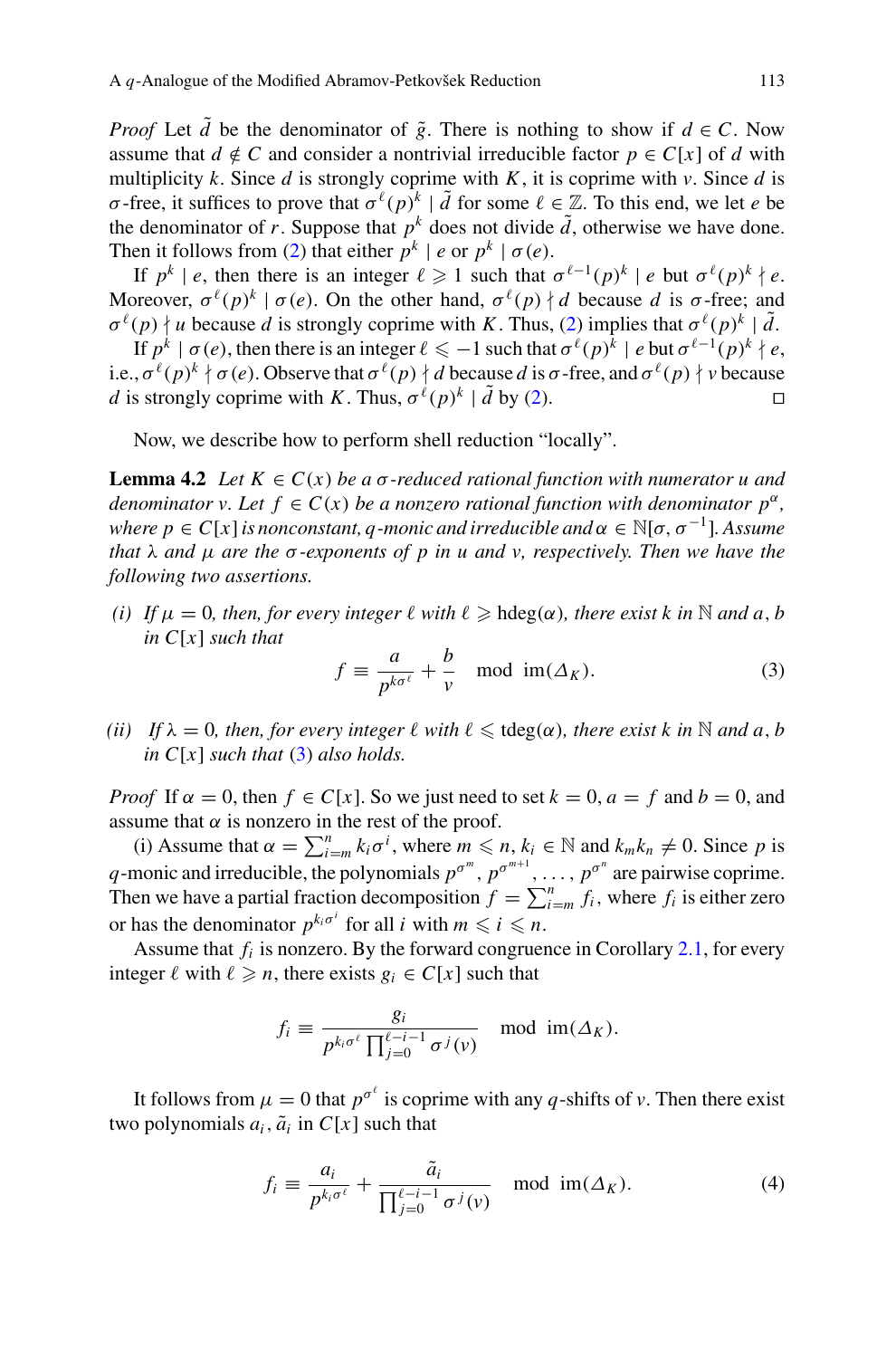Applying the first congruence in Lemma [2.6](#page-3-3) to the second summand in the right-hand side of the above congruence, we find  $b_i \in C[x]$  such that

$$
f_i \equiv \frac{a_i}{p^{k_i \sigma^\ell}} + \frac{b_i}{v} \mod \mathfrak{im}(\Delta_K).
$$

Summing up all these congruences yields

$$
f \equiv \frac{a}{p^{k\sigma^\ell}} + \frac{b}{v} \mod \text{im}(\Delta_K),
$$

where  $a, b \in C[x]$  and  $k \in \mathbb{N}$  with  $k \leq \max(k_m, k_{m+1}, \ldots, k_n)$ .

(ii) The congruence  $(3)$  can be proved by a similar argument, in which we use the backward congruence in Corollary [2.1](#page-3-2) and the second congruence in Lemma [2.6.](#page-3-3) Moreover,  $\lambda = 0$  implies that  $p^{\sigma^{\ell}}$  is coprime with any *q*-shifts of *u*. Therefore, a partial fraction decomposition similar to [\(4\)](#page-8-1) holds, in which  $\sigma^{j}(v)$  is replaced with  $\sigma^{-j}(u)$  and *j* ranges from 1 to *i* −  $\ell$ .

The above lemma leads to a key step for the shell reduction.

**Corollary 4.1** *Let* K, f, p and  $\alpha$  be the same as those in Lemma [4.2.](#page-8-2) Then there *exist two polynomials a, b*  $\in C[x]$  *and a monomial*  $\beta \in \mathbb{N}[\sigma, \sigma^{-1}]$  *such that* 

<span id="page-9-1"></span><span id="page-9-0"></span>
$$
f \equiv \frac{a}{p^{\beta}} + \frac{b}{v} \mod \text{im}(\Delta_K). \tag{5}
$$

*Moreover,*  $p^{\beta}$  *is both*  $\sigma$ -free and strongly coprime with K.

*Proof* Let  $\lambda$  and  $\mu$  be the  $\sigma$ -exponents of  $p$  in  $u$  and  $v$ , respectively. Then either  $\lambda$ or μ is zero since *K* is σ-reduced.

First, assume that  $p^{\alpha}$  is strongly coprime with *K*. Set  $\ell = \text{hdeg}(\alpha)$  when  $\mu = 0$  or  $\ell = \text{tdeg}(\alpha)$  when  $\lambda = 0$ . By Lemma [4.2,](#page-8-2) the congruence [\(5\)](#page-9-0) holds in which  $\beta = k\sigma^{\ell}$ is a monomial. Hence,  $p^{\beta}$  is  $\sigma$ -free and strongly coprime with *K*.

Second, assume that  $p^{\alpha}$  is not strongly coprime with *K*. Then either tdeg( $\alpha$ ) is no greater than hdeg(λ) or hdeg( $α$ ) is no smaller than tdeg( $μ$ ).

If tdeg( $\alpha$ )  $\leq$  hdeg( $\lambda$ ). then neither  $\alpha$  nor  $\lambda$  equals zero. Thus,  $\mu = 0$  because *K* is  $\sigma$ -reduced. Set  $\ell = \max (\text{hdeg}(\alpha), \text{hdeg}(\lambda) + 1)$ . By Lemma [4.2](#page-8-2) (i), the congru-ence [\(5\)](#page-9-0) holds, in which  $\beta$  is a monomial. Consequently,  $p^{\beta}$  is  $\sigma$ -free. Moreover, it is strongly coprime with *K*, as tdeg( $\beta$ ) > hdeg( $\lambda$ ) and hdeg( $\beta$ ) < tdeg( $\mu$ ) = + $\infty$ .

If hdeg(α)  $\geq$  tdeg(μ), then neither α nor μ is zero. So  $\lambda = 0$ . The congruence [\(5\)](#page-9-0) lds by Lemma 4.2 (ii), in which  $\ell$  is set to be min (tdeg(α), tdeg(μ) – 1). holds by Lemma [4.2](#page-8-2) (ii), in which  $\ell$  is set to be min (tdeg( $\alpha$ ), tdeg( $\mu$ ) – 1).

<span id="page-9-2"></span>The main result of this section is given below.

**Theorem 4.4** *Let*  $K \in C(x)$  *be a*  $\sigma$ -reduced rational function whose numerator and *denominator are u and v, respectively. For every rational function*  $f \in C(x)$ *, there*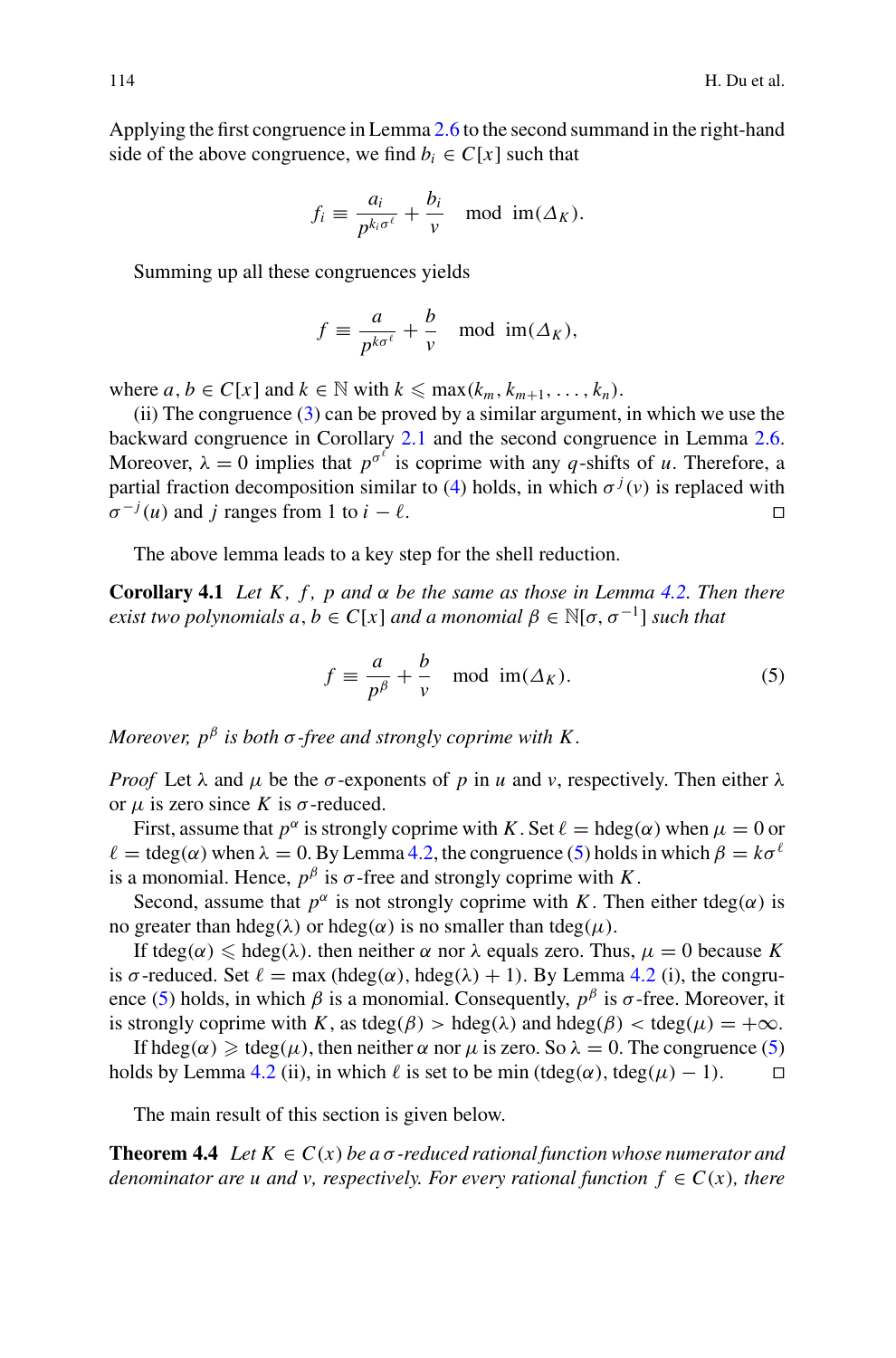*exists a proper rational function*  $g \in C(x)$  *<i>and a Laurent polynomial*  $h \in C[x, x^{-1}]$ *such that*

<span id="page-10-0"></span>
$$
f \equiv g + \frac{h}{v} \mod \text{im}(\Delta_K) \tag{6}
$$

*with the property that the denominator of g is* σ*-free and strongly coprime with K . Moreover, the denominator of g is of minimal degree in the sense that if there exists another pair*  $(\tilde{g}, \tilde{h})$  *with*  $\tilde{g} \in C(x)$  *and*  $\tilde{h} \in C[x, x^{-1}]$  *such that* 

<span id="page-10-1"></span>
$$
f \equiv \tilde{g} + \frac{\tilde{h}}{v} \mod \text{im}(\Delta_K) \tag{7}
$$

*then the degree of the denominator of g is no greater than that of*  $\tilde{g}$ *. In particular,*  $g = 0$  *if*  $f \in \text{im}(\Delta_K)$ .

*Proof* Let  $cx^m \prod_{i=1}^s p_i^{\alpha_i}$  be the  $\sigma$ -factorization of the denominator of *f*, as described in [\(1\)](#page-5-0). Then a partial fraction decomposition of *f* is

$$
f = a + \sum_{i=1}^{s} f_i,
$$

where *a* is a Laurent polynomial and  $f_i$  is proper with denominator  $p_i^{\alpha_i}$  for  $i = 1$ , ..., *s*. By Corollary [4.1,](#page-9-1) we have, for all *i* with  $1 \le i \le s$ ,

$$
f_i \equiv \frac{a_i}{p_i^{\beta_i}} + \frac{b_i}{v} \mod \text{im}(\Delta_K),
$$

where  $a_i, b_i \in C[x]$  and  $p_i^{\beta_i}$  is  $\sigma$ -free and strongly coprime with *K*. Then [\(6\)](#page-10-0) holds with  $g = \sum_{i=1}^{s} a_i / p_i^{\beta_i}$  and  $h = va + \sum_{i=1}^{s} b_i$ . Note that the irreducible polynomials  $p_1, \ldots, p_s$  are *q*-monic and mutually inequivalent with respect to  $\sigma$ . Thus, the denominator of *g* is  $\sigma$ -free. It is clearly strongly coprime with *K*. Moreover, *g* is proper since the forward and backward congruences do not change the degrees.

It remains to verify that the degree of the denominator of *d* is minimal. Assume that there exist  $\tilde{g} \in C(x)$  and  $\tilde{h} \in C[x, x^{-1}]$  such that [\(7\)](#page-10-1) holds. By [\(6\)](#page-10-0) and (7), there exists a rational function  $r \in C(x)$  such that

$$
g + \frac{h}{v} = \frac{u}{v}\sigma(r) - r + \tilde{g} + \frac{\tilde{h}}{v}.
$$

Clearing the denominators in this equality, we see that  $deg(d)$  is no greater than the degree of the denominator of  $\tilde{g}$  by Lemma [4.1.](#page-7-1)

Assume that  $f \in \text{im}(\Delta_K)$ . Then  $f \equiv 0 \mod \text{im}(\Delta_K)$ . Taking  $\tilde{g} = \tilde{h} = 0$  in [\(7\)](#page-10-1) plies that  $g \in C[x]$  by the minimality of deg(d). Since g is proper, it is zero. implies that  $g \in C[x]$  by the minimality of deg(*d*). Since *g* is proper, it is zero.

*Remark 4.3* On the way to compute *g* and *h* in [\(6\)](#page-10-0), we can obtain another rational function *r* such that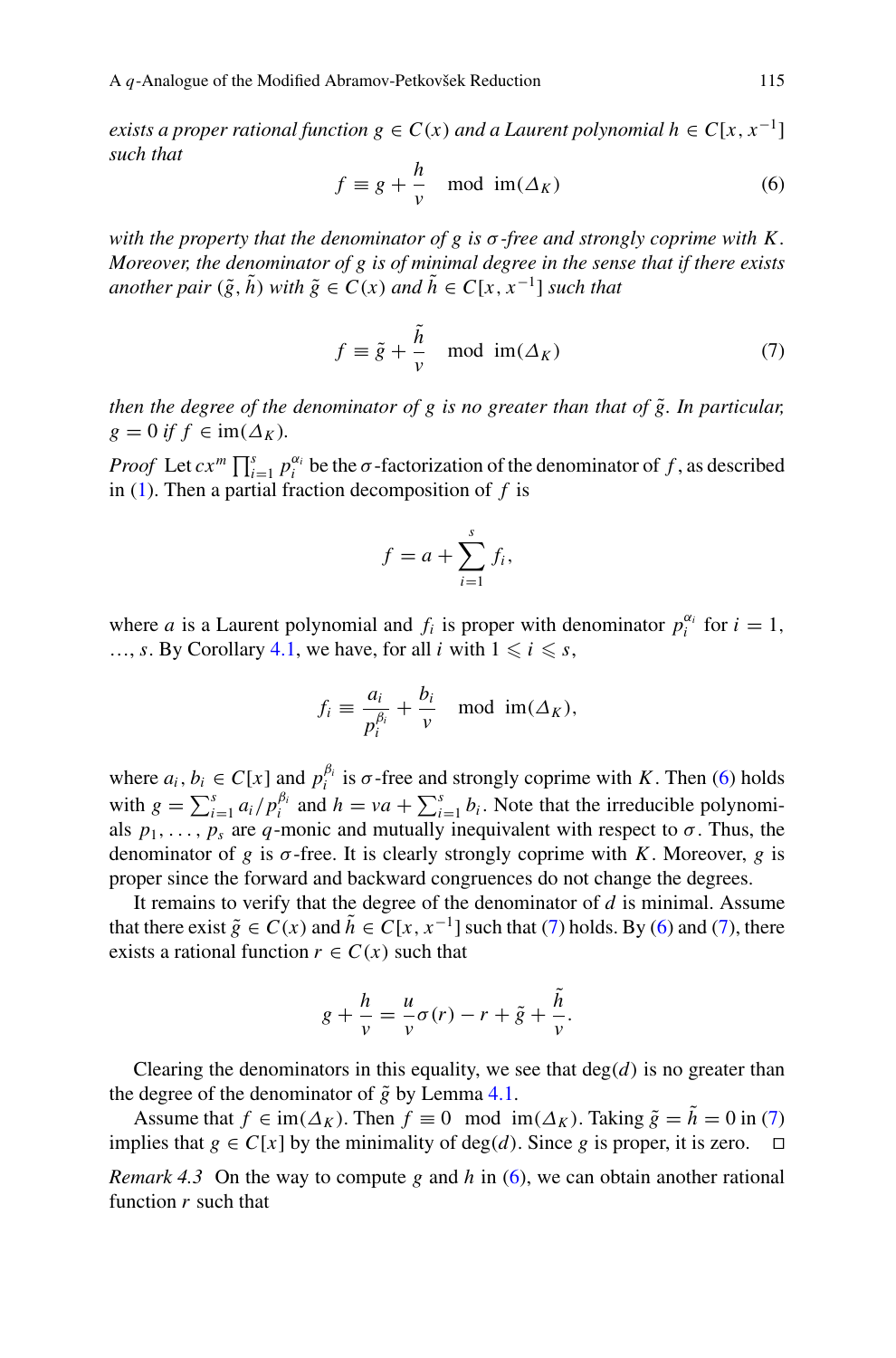$$
f = \Delta_K(r) + g + \frac{h}{v},
$$

because all the reductions are based on the forward and backward congruences, which can be easily transformed into equalities, as described in Remark [2.2.](#page-3-1)

<span id="page-11-1"></span>Let us translate Theorem [4.4](#page-9-2) into the *q*-hypergeometric setting. This leads to a *q*-analogue of Proposition 3.3 in [\[6\]](#page-23-3).

**Corollary 4.2** *Let T be a q-hypergeometric term whose* σ*-quotient has a kernel K with the denominator v. Then we have the following assertions.*

*(i)* There exist two rational functions  $r, g ∈ C(x)$ , a Laurent polynomial  $h ∈ T(x)$ *C*[ $x$ ,  $x^{-1}$ ]*, and a q-hypergeometric term H with*  $\sigma(H)/H = K$  such that

$$
T = \Delta(rH) + \left(g + \frac{h}{v}\right)H.
$$

*Moreover, g is proper, and its denominator is* σ*-free, strongly coprime with K . (ii)* If T is a-summable, then  $g = 0$ .

*Proof* (i) Let *S* be the shell of  $\sigma(T)/T$  corresponding to *K*. By Theorem [4.4,](#page-9-2)

<span id="page-11-0"></span>
$$
S \equiv g + \frac{h}{v} \mod \text{im}(\Delta_K),\tag{8}
$$

where *g* is a proper rational function whose denominator is  $\sigma$ -free and strongly coprime with *K*, and *h* belongs to  $C[x, x^{-1}]$ . Consequently, there exists  $r \in C(x)$ such that

$$
S = K\sigma(r) - r + g + \frac{h}{v}.
$$

Set  $H = T/S$ . Then  $\sigma(H)/H = K$ . It follows that

$$
T = \Delta(rH) + \left(g + \frac{h}{v}\right)H.
$$

(ii) Assume now that *T* is *q*-summable, that is, *SH* is *q*-summable, which is equivalent to the fact  $S \in \text{im}(\Delta_K)$ . Therefore,  $g = 0$  by Theorem [4.4](#page-9-2) and [\(8\)](#page-11-0).  $\square$ 

<span id="page-11-3"></span>The shell reduction for *q*-hypergeometric terms renders us an additive decomposition for *q*-rational functions.

**Corollary 4.3** *For*  $T \in C(x)$ *, there exist*  $f, g \in C(x)$  *and*  $c \in C$  *such that* 

<span id="page-11-2"></span>
$$
T = \Delta(f) + g + c,\tag{9}
$$

*where g is a proper rational function with* σ*-free denominator d. Moreover, if there exist*  $\tilde{f}$ ,  $\tilde{g}$  *in*  $C(x)$  *and*  $\tilde{c}$  *in*  $C$  *such that*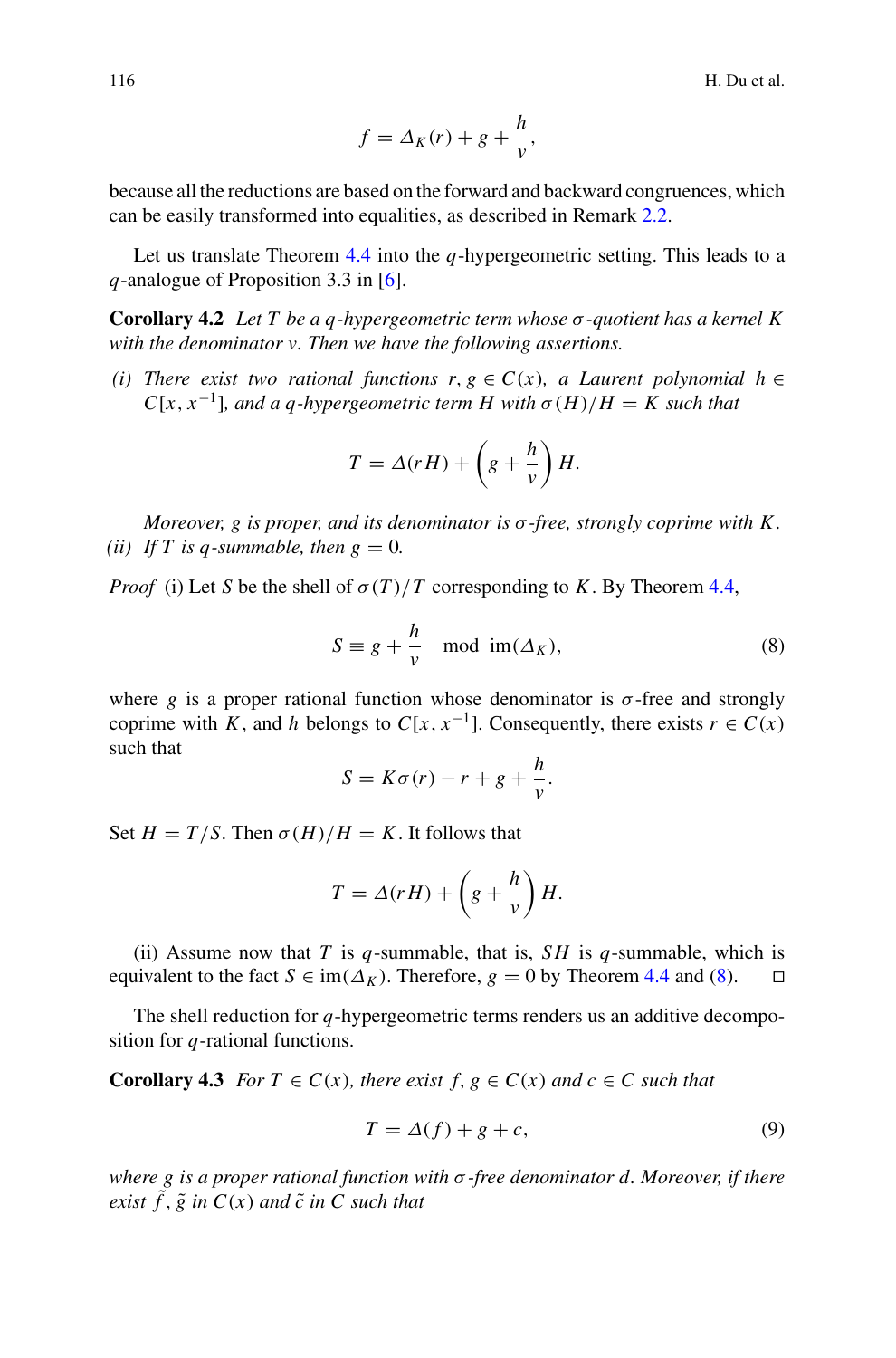A *q*-Analogue of the Modified Abramov-Petkovšek Reduction 117

<span id="page-12-0"></span>
$$
T = \Delta(\tilde{f}) + \tilde{g} + \tilde{c},\tag{10}
$$

*then*  $deg(d)$  *is no greater than the degree of the denominator of*  $\tilde{g}$ *. In particular, T is q-summable if and only if*  $g = c = 0$ *.* 

*Proof* Let *K* be a kernel of  $\sigma(T)/T$ . By Corollary [3.2,](#page-6-1)  $K = q^m$  for some  $m \in \mathbb{Z}$ . So we may take 1 as the denominator of *K*. By Corollary [4.2](#page-11-1) (i), there exist a rational function  $r \in C(x)$ , a proper rational function  $s \in C(x)$  with  $\sigma$ -free denominator *d*, a Laurent polynomial  $t \in C[x, x^{-1}]$ , and a *q*-hypergeometric term *H* with *σ*-quotient *q*<sup>*m*</sup> such that  $T = \Delta(rH) + (s + t)H$ . Thus, *H* belongs to *C(x)*, and, consequently, is equal to  $c'x^m$  for some  $c' \in C$ . It follows that

$$
T = \Delta(c'rx^m) + c'sx^m + c'tx^m,
$$

Moreover, we can split  $c'sx^m$  into the sum of a Laurent polynomial and a proper rational function *g* whose denominator is equal to *d*. So  $T - \Delta(c'rx^m) - g \in C[x, x^{-1}]$ , which, together with the fact

$$
c_i x^i = \Delta \left( \frac{c_i}{q^i - 1} x^i \right) \quad \text{for all } i \in \mathbb{Z} \text{ with } i \neq 0 \text{ and } c_i \in C,
$$

implies that [\(9\)](#page-11-2) holds.

It follows from  $(9)$  and  $(10)$  that

$$
g - \tilde{g} - \left(\sigma(f - \tilde{f}) - (f - \tilde{f})\right) \in C[x, x^{-1}].
$$

Setting  $u = 1$  and  $v = 1$  in Lemma [4.1,](#page-7-1) we see that deg(*d*) is no greater than the degree of the denominator of  $\tilde{g}$ .

If both *g* and *c* in [\(9\)](#page-11-2) are equal to zero, then *T* is clearly *q*-summable. Conversely, assume that *T* is *q*-summable. Then one can choose both  $\tilde{g}$  and  $\tilde{c}$  to be zero in [\(10\)](#page-12-0). It follows from the minimality of deg(*d*) that  $g = 0$ . Consequently, *c* is *q*-summable, and, thus,  $c = 0$ . and, thus,  $c = 0$ .

Corollary [4.3](#page-11-3) is derived from the shell reduction. It may also be obtained by translating the results in [\[1\]](#page-23-0) directly into the *q*-case.

At last, we turn the proof of Theorem [4.4](#page-9-2) into an algorithm, named after ShellReduction. To this end, we need to assume that one can factor univariate polynomials over C in the rest of this paper. For example, C is an algebraic number field over  $\mathbb O$ or the field of rational functions in several variables other than *x* over Q.

**ShellReduction**. Given a  $\sigma$ -reduced rational function  $K \in C(x)$  whose numerator and denominator are *u* and *v*, respectively, and a nonzero rational function  $f \in C(x)$ , compute two rational functions  $r, g \in C(x)$  and a Laurent polynomial  $h \in C[x, x^{-1}]$ such that

$$
f = \Delta_K(r) + g + \frac{h}{v},
$$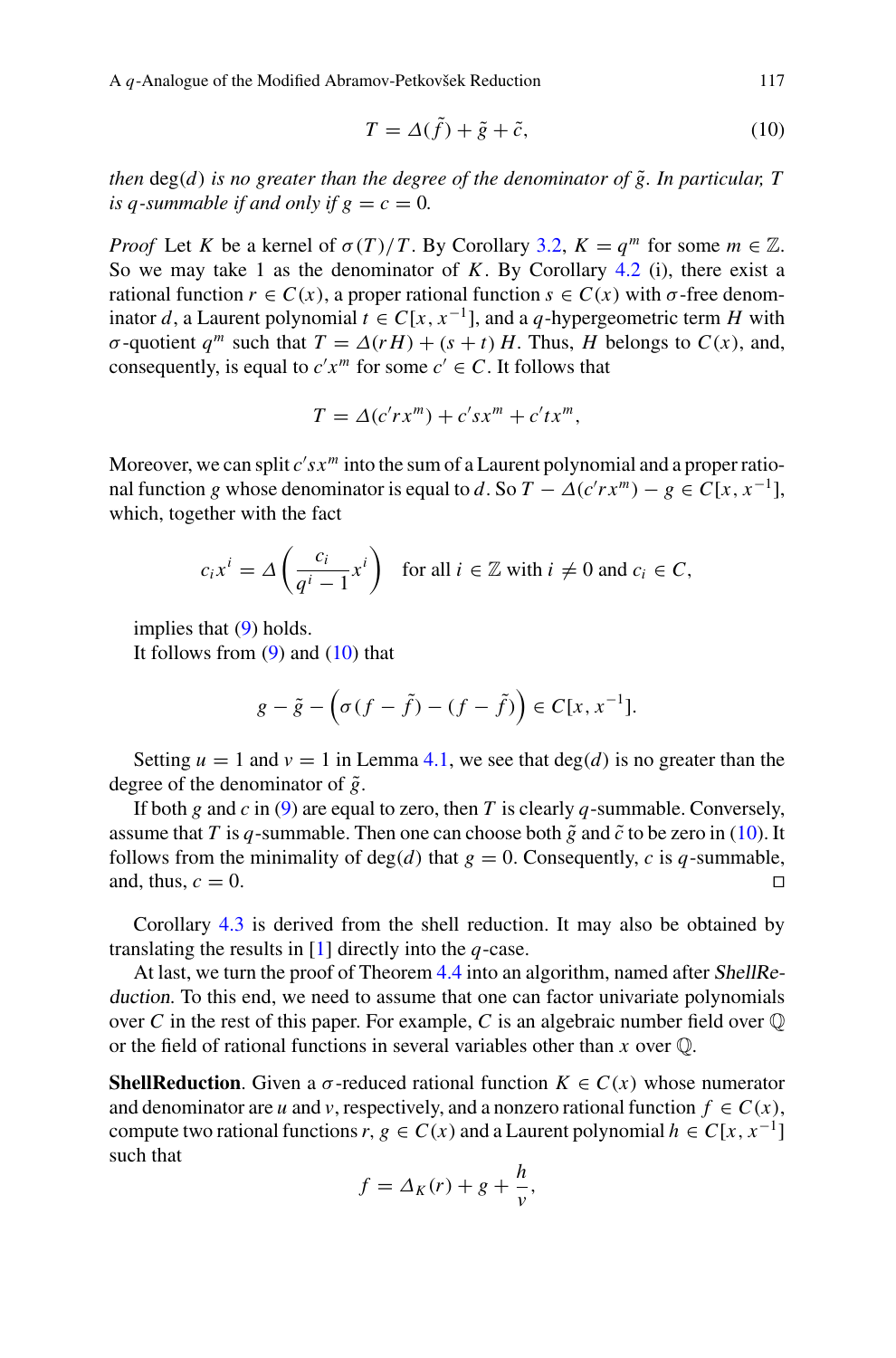and *g* is proper whose denominator is  $\sigma$ -free and strongly coprime with *K*.

- 1. Compute the  $\sigma$ -factorization  $cx^m p_1^{\alpha_1} \cdots p_s^{\alpha_s}$  of the denominator of *f*, where  $c \in$  $C\setminus\{0\}$ ,  $m \in \mathbb{N}$ ,  $p_1, \ldots, p_s$  are *q*-monic and irreducible in  $C[x]\setminus C$ , inequivalent to each other with respect to  $\sigma$ , and  $\alpha_1, \ldots, \alpha_s$  belong to  $\mathbb{N}[\sigma, \sigma^{-1}]\setminus\{0\}.$
- 2. Compute the partial fraction decomposition of *f* to get

$$
f = a + \sum_{i=1}^{s} f_i
$$

where  $a \in C[x, x^{-1}]$  and  $f_i$  is proper with denominator  $p_i^{\alpha_i}$  for  $i = 1, ..., s$ .

3. For *i* from 1 to *s* do the following. Apply Corollary [4.1](#page-9-1) to *fi* and find a rational function  $r_i$  in  $C(x)$ ,  $a_i$ ,  $b_i$  in  $C[x]$  and a monomial  $\beta_i$  in  $\mathbb{N}[\sigma, \sigma^{-1}]$  such that

$$
f_i = \Delta_K(r_i) + \frac{a_i}{p_i^{\beta_i}} + \frac{b_i}{v}.
$$

4. Set

$$
r := \sum_{i=1}^{s} r_i;
$$
  $g := \sum_{i=1}^{s} \frac{a_i}{p^{\beta_i}};$   $h := va + \sum_{i=1}^{s} b_i$ 

and return.

*Example 4.3* Let  $(q; q)_n := \prod_{i=1}^n (1 - q^i)$  be a *q*-Pochhammer symbol and

$$
T(n) = \frac{(q;q)_n}{1+q^n},
$$

which is a *q*-hypergeometric term with  $\sigma(T(n)) = T(n + 1)$  and  $q^n = x$ . Then the  $\sigma$ quotient of *T* has a kernel  $K = -qx + 1$  and the corresponding shell  $S = 1/(x + 1)$ . Shell reduction yields

$$
S = \Delta_K(0) + \frac{1}{x+1} + \frac{0}{v}
$$

where  $v = 1$  and the second summand is nonzero. By Corollary [4.2](#page-11-1) (ii), *T* is nonsummable.

<span id="page-13-0"></span>*Example 4.4* Let  $T = -q^{n+1}(q; q)_n$ . Then a kernel *K* of the  $\sigma$ -quotient of *T* is equal to  $-q^2x + q$  and the corresponding shell *S* is equal to 1. According to the shell reduction algorithm,  $S = \Delta_K(0) + 0 + 1/v$ , where  $v = 1$ . But *T* is *q*-summable as  $T = \Delta ((q; q)_n).$ 

The above example illustrates that the shell reduction cannot decide *q*-summability completely. One way to proceed is to find a Laurent polynomial solution of an auxiliary first-order linear  $q$ -recurrence equation, as in the usual shift case  $[2, 3]$  $[2, 3]$  $[2, 3]$  $[2, 3]$ . We show how this can be avoided in the next section.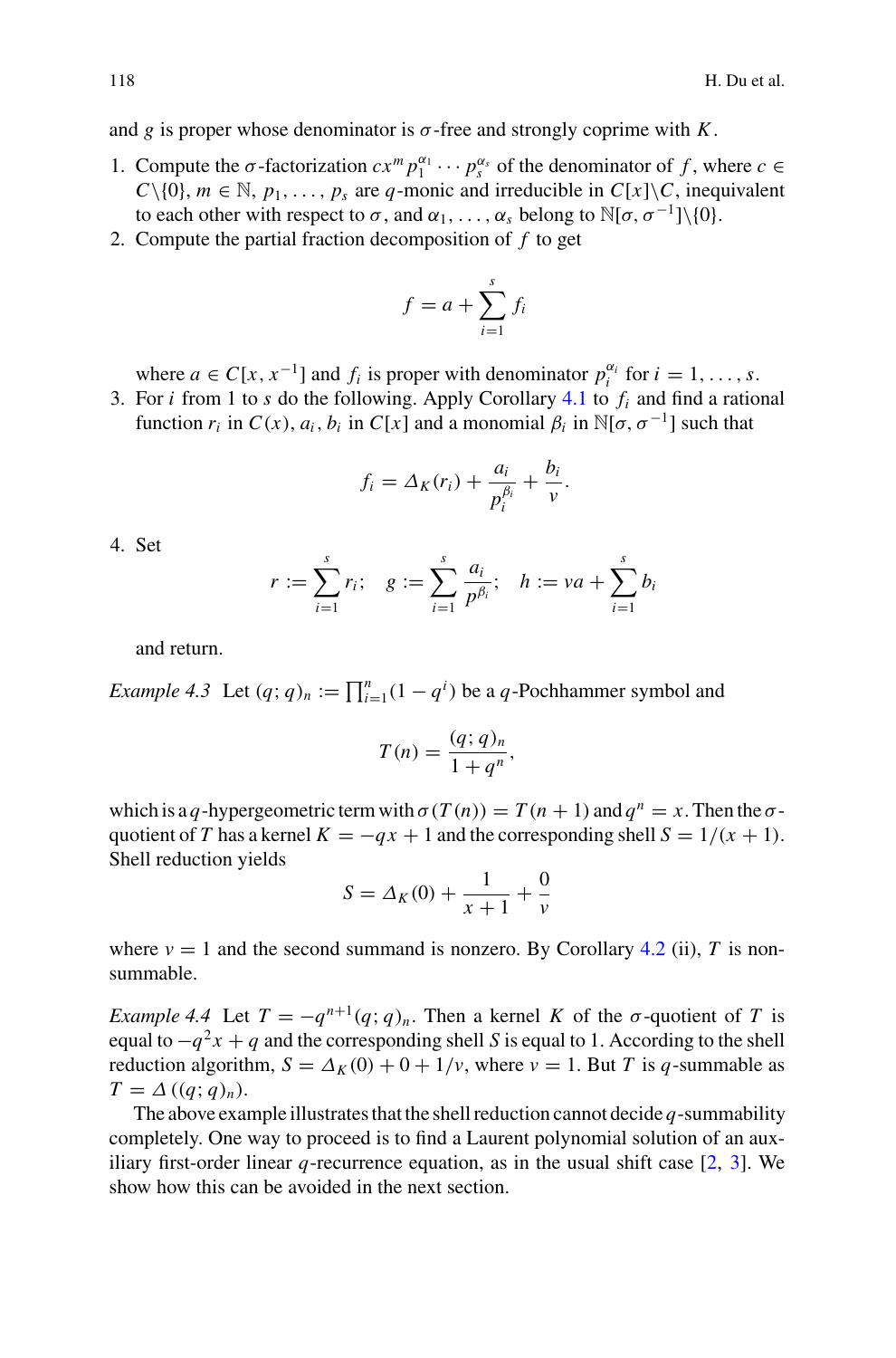#### **5 Reduction for Laurent Polynomials**

Corollary [4.2](#page-11-1) (ii) provides us with a necessary condition on the summability of *q*hypergeometric terms. To obtain a necessary and sufficient condition, we confine the numerator *h* in [\(6\)](#page-10-0) into a finite-dimensional linear subspace over *C*. This idea was first presented in [\[4\]](#page-23-4), and has been extended in various ways [\[6](#page-23-3)[–8](#page-24-7)].

To deal with Laurent polynomials whose tail and head degrees are arbitrary, we shall first reduce negative powers and then positive ones. To guarantee the termination of our reduction, we introduce the notion of *reduction index*, abbreviated as rind. For a Laurent polynomial  $f$  ∈  $C[x, x^{-1}]$ ,

$$
find(f) := \begin{cases} tdeg(f) & \text{if } tdeg(f) < 0 \\ hdeg(f) & \text{if } tdeg(f) \ge 0 \end{cases}
$$

<span id="page-14-0"></span>Note that rind(0) is equal to  $-\infty$ , and that nonzero Laurent polynomials with distinct reduction indices are linearly independent over *C*.

**Lemma 5.1** *Let*  $K \in C(x)$  *be a*  $\sigma$ -reduced rational function with numerator u and *denominator v. Define*

$$
\begin{aligned} \phi_K: C[x, x^{-1}] &\longrightarrow C[x, x^{-1}] \\ f &\mapsto u\sigma(f) - v f. \end{aligned}
$$

*Then we have the following assertions.*

*(i)* The C-linear map  $\phi_K$  is injective if K is not a power of q.

*(ii) Define*

$$
\operatorname{im}(\phi_K)^\top = \operatorname{span}_C \left\{ x^d \mid d \neq \operatorname{rind}(p) \text{ for all } p \in \operatorname{im}(\phi_K) \right\}.
$$

*Then*  $C[x, x^{-1}] = \text{im } (\phi_K) \oplus \text{im}(\phi_K)^{\top}$ .

*Proof* (i) Assume that *K* is not a power of *q*. If  $\phi_K(f) = 0$  for some  $f \in C[x, x^{-1}]$ , then either  $f = 0$  or  $v/u = \sigma(f)/f$ . The latter implies that *K* is a power of *q* by Proposition [3.1,](#page-6-0) which is impossible. So  $f = 0$ , that is,  $\phi_K$  is injective.

(ii) By the definition of  $\text{im}(\phi_K)^\top$ , we have  $\text{im}(\phi_K) \cap \text{im}(\phi_K)^\top = \{0\}$  and there is a Laurent polynomial

$$
f_m \in \operatorname{im}(\phi_K) \cup \operatorname{im}(\phi_K)^\perp
$$

such that rind( $f_m$ ) = *m* for every integer  $m \in \mathbb{Z}$ . Set  $B = \{f_m \mid m \in \mathbb{Z}\}\)$ , which consists of linearly independent Laurent polynomials. It suffices to show that *B* is a *C*-basis of *C*[ $x$ ,  $x^{-1}$ ]. Let *g* be a nonzero Laurent polynomial whose reduction index equals *r*.

*Case 1.* Assume that  $r \ge 0$ . Then *g* is a *C*-linear combination of  $f_0, f_1, \ldots, f_r$ .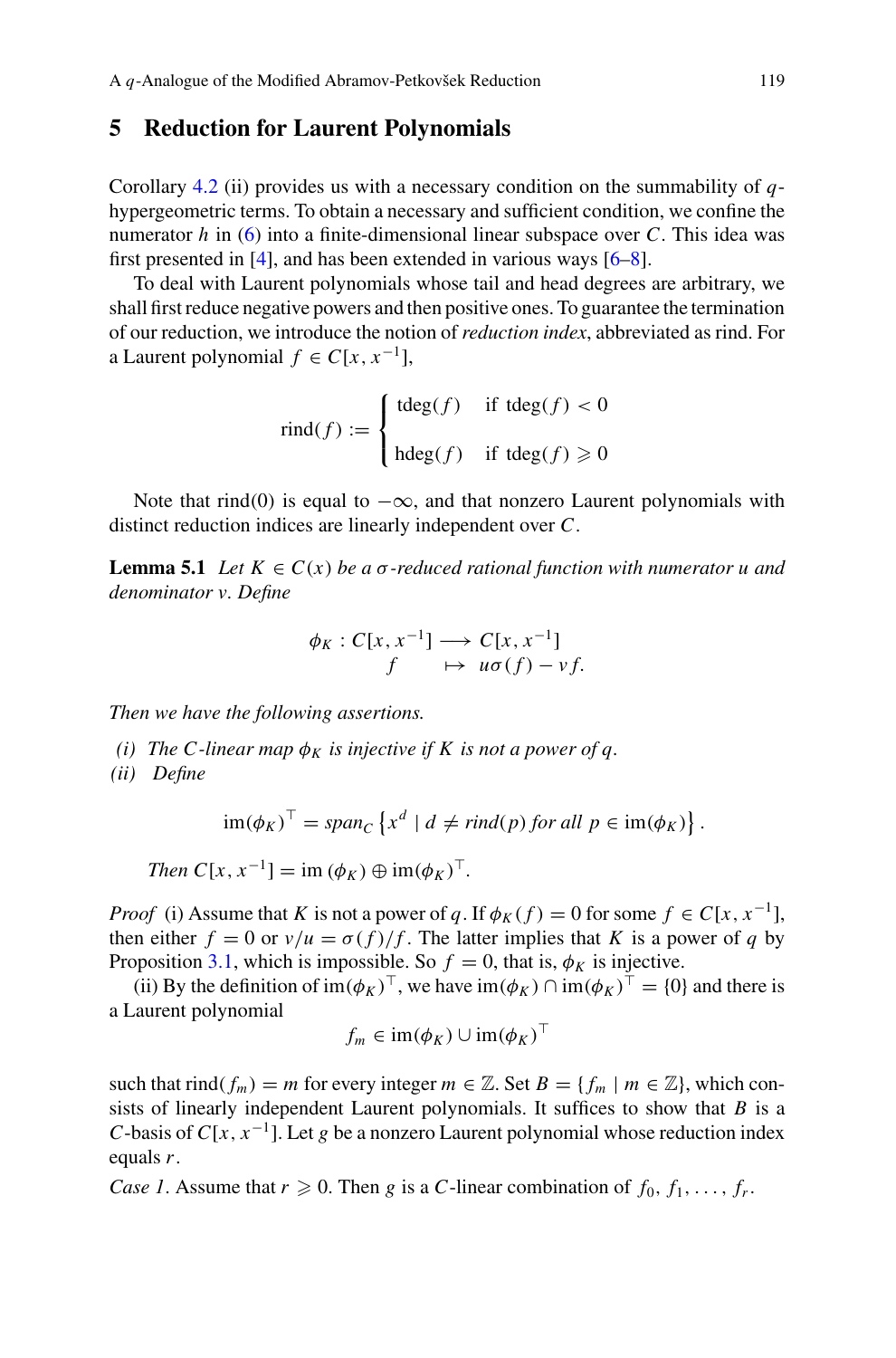*Case 2.* Assume that  $r < 0$ . Then there is a *C*-linear combination *h* of  $f_r$ ,  $f_{r+1}$ , …, *f*<sup>−1</sup> such that *g* − *h* is of nonnegative tail degree. It follows from case 1 that *g* − *h* belongs to the span of *B* over *C*, and so does *g*.

Hence, *B* is a *C*-basis of  $C[x, x^{-1}]$ .

The map  $\phi_K$  defined in the above lemma is called the *reduction map for Laurent polynomials with respect to K* or *the LP-reduction map* for short when *K* is clear from the context, and  $\text{im}(\phi_K)^\top$  is called the *standard complement of*  $\text{im}(\phi_K)$ . The LP-reduction map is equal to the restriction of  $v \Delta_K$  on  $C[x, x^{-1}]$ , where *v* is the denominator of *K*.

The importance of standard complements is described in the next lemma.

**Lemma 5.2** *Let K be a*  $\sigma$ -reduced rational function with denominator v, and  $\phi_K$  be *the LP-reduction map. If*  $g \in \text{im}(\phi_K)^\top$  *and*  $g/v \in \text{im}(\Delta_K)$ *, then* g *is equal to zero.* 

*Proof* Assume that  $g \in \text{im}(\phi_K)^\top$  and  $g/v \in \text{im}(\Delta_K)$ . It follows from  $g/v \in \text{im}(\Delta_K)$ that there exists  $f \in C(x)$  such that

<span id="page-15-0"></span>
$$
u\sigma(f) - v f = g,\tag{11}
$$

where  $u$  is the numerator of  $K$ . Suppose that  $f$  is not a Laurent polynomial. Then its denominator *d* has a nonconstant, irreducible and *q*-monic factor *p*. Let  $\alpha$  be the σ-exponent of *p* in *d* with tail and head degrees *k* and *l*, respectively. Then  $\sigma^k(p)$  is not a divisor of  $\sigma(d)$ . It follows from [\(11\)](#page-15-0) that  $\sigma^k(p)$  divides *v*. Similarly,  $\sigma^{\ell+1}(p)$ divides *u*, as it is a divisor of the denominator of  $\sigma(f)$  but not a divisor of *d*. We have reached a contradiction with the assumption that *K* is  $\sigma$ -reduced. Thus, *f* is a Laurent polynomial. Hence,  $g \in \text{im}(\phi_K) \cap \text{im}(\phi_K)^{\top}$ , which implies that  $g = 0$ .  $\Box$ 

Next, we develop an algorithm for projecting a Laurent polynomial onto the image of an LP-reduction map and its standard complement, respectively.

Let  $K \in C(x)$  be  $\sigma$ -reduced but not a power of q. By Lemma [5.1](#page-14-0) (i), im  $(\phi_K)$  has a *C*-basis  $\{\phi_K(x^k) \mid k \in \mathbb{Z}\}$ . From this basis, we can compute another *C*-basis whose elements have distinct reduction indices, which will be referred to as an *echelon basis*. With such a basis, we can project a Laurent polynomial by linear elimination. To this end, we let  $K = u/v$  with  $u, v \in C[x]$  and  $gcd(u, v) = 1$ . Set

$$
u = \sum_{i=0}^{d} u_i x^i
$$
 and  $v = \sum_{i=0}^{d} v_i x^i$ ,

where the  $u_i$  and  $v_i$  belong to C for all *i* with  $0 \le i \le d$  and  $d = \max(\deg(u), \deg(v))$ . So at least one of  $u_d$  and  $v_d$  is nonzero. Moreover, either  $u_0$  or  $v_0$  is nonzero because  $gcd(u, v) = 1$ . For all  $k \in \mathbb{Z}$ ,

<span id="page-15-1"></span>
$$
\phi_K(x^k) = (u_0 q^k - v_0) x^k + (u_1 q^k - v_1) x^{k+1} + \dots + (u_d q^k - v_d) x^{k+d}.
$$
 (12)

We make a case distinction to construct respective echelon bases of  $\text{im}(\phi_K)$ and  $\text{im}(\phi_K)^\top$ . In what follows,  $\mathbb{Z}^-$  stands for the set of all negative integers.

<span id="page-15-2"></span>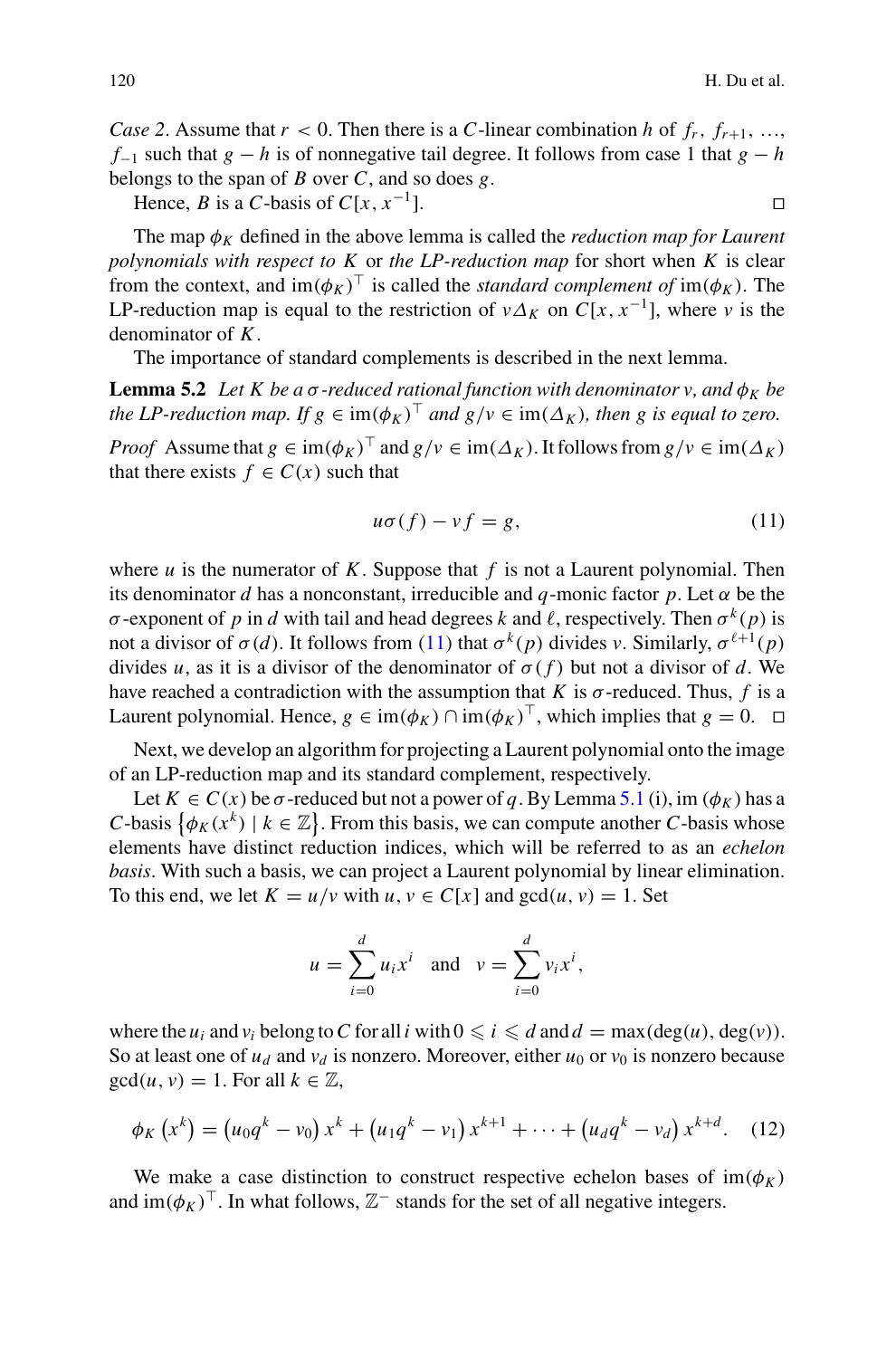*Case 1*. Assume that, for all  $k \in \mathbb{Z}^{-}$ ,  $u_0 q^k - v_0$  is nonzero. Then the reduction index of  $\phi_K(x^k)$  is equal to *k* for all  $k \in \mathbb{Z}^-$  by [\(12\)](#page-15-1). To compute the reduction index of  $\phi_K(x^k)$  for  $k \in \mathbb{N}$ , we need to consider two subcases.

*Case 1.1*. Assume further that  $u_d q^k - v_d \neq 0$  for all  $k \in \mathbb{N}$ . Then the reduction index of  $\phi_K(x^k)$  is equal to  $d + k$  for all  $k \in \mathbb{N}$  by [\(12\)](#page-15-1). So the images of distinct powers of *x* under  $\phi_K$  have distinct reduction indices, and thus form an echelon basis of  $\text{im}(\phi_K)$ . It follows that  $\text{im}(\phi_K)^\top$  has a basis  $\{1, x, \ldots, x^{d-1}\}$ .

*Case 1.2.* Assume that  $u_d q^{\ell} - v_d = 0$  for some  $\ell \in \mathbb{N}$ . The integer  $\ell$  is unique, because *q* is not a root of unity. Similar to case 1.1, the reduction index of  $\phi_K(x^k)$ is equal to  $d + k$  for all  $k \in \mathbb{N}$  with  $k \neq \ell$ . However, the reduction index of  $\phi_K(x^{\ell})$ is less than  $d + \ell$ . Eliminating  $x^{d+\ell-1}$ ,  $x^{d+\ell-2}$ , …,  $x^d$  from  $\phi_K(x^{\ell})$  successively by  $\phi_K(x^{\ell-1}), \phi_K(x^{\ell-2}), \dots, \phi_K(x^0),$  we find  $c_{\ell-1}, c_{\ell-2}, \dots, c_0 \in C$  and  $r \in C[x]$ with  $deg(r) < d$  such that

$$
\phi_K(x^{\ell}) = \sum_{i=0}^{\ell-1} c_i \phi_K(x^i) + r.
$$

Note that *r* is a nonzero polynomial in *C*[*x*], because  $\phi_K(x^0)$ , ...,  $\phi_K(x^{\ell-1})$ ,  $\phi_K(x^{\ell})$  are linearly independent over *C*. Thus, an echelon basis of im( $\phi_K$ ) is

$$
\{r\} \cup \left\{\phi_K(x^k) \mid k \in \mathbb{Z} \text{ with } k \neq \ell\right\}.
$$

Consequently,  $\text{im}(\phi_K)^\top$  has a *C*-basis

$$
\{1, x, \ldots, x^{\deg(r)-1}, x^{\deg(r)+1}, \ldots, x^{d-1}, x^{d+\ell}\}.
$$

*Case 2*. There exists a negative integer  $\ell$  such that  $u_0 q^{\ell} - v_0 = 0$ . Then the integer  $\ell$  is unique. By [\(12\)](#page-15-1), the reduction index of  $\phi_K(x^k)$  is equal to *k* for all  $k \in \mathbb{Z}^-$  with  $k \neq \ell$ , while the reduction index of  $\phi_K(x^{\ell})$  is greater than  $\ell$  and less than  $d$ . Eliminating  $x^{\ell+1}, x^{\ell+2}, ..., x^{-1}$  from  $\phi_K(x^{\ell})$  successively, we find  $c_{\ell+1}, c_{\ell+2}, ..., c_{-1} \in C$  and a nonzero polynomial  $r_\ell \in C[x]$  with deg( $r_\ell$ ) < *d* such that

<span id="page-16-0"></span>
$$
\phi_K\left(x^{\ell}\right) = \sum_{i=\ell+1}^{-1} c_i \phi_K\left(x^i\right) + r_{\ell}.\tag{13}
$$

We also need to consider two subcases.

*Case 2.1.* Assume that  $u_d q^k - v_d \neq 0$  for all  $k \in \mathbb{N}$ . Then the reduction index of  $\phi_K(x^k)$  is equal to  $d + k$  for all  $k \in \mathbb{N}$ . So  $\text{im}(\phi_K)$  has an echelon basis

$$
\left\{\phi_K\left(x^k\right) \mid k \in \mathbb{Z}^-, k \neq \ell\right\} \cup \left\{r_\ell\right\} \cup \left\{\phi_K\left(x^k\right) \mid k \in \mathbb{N}\right\}.
$$

Consequently,  $\text{im}(\phi_K)^\top$  has a *C*-basis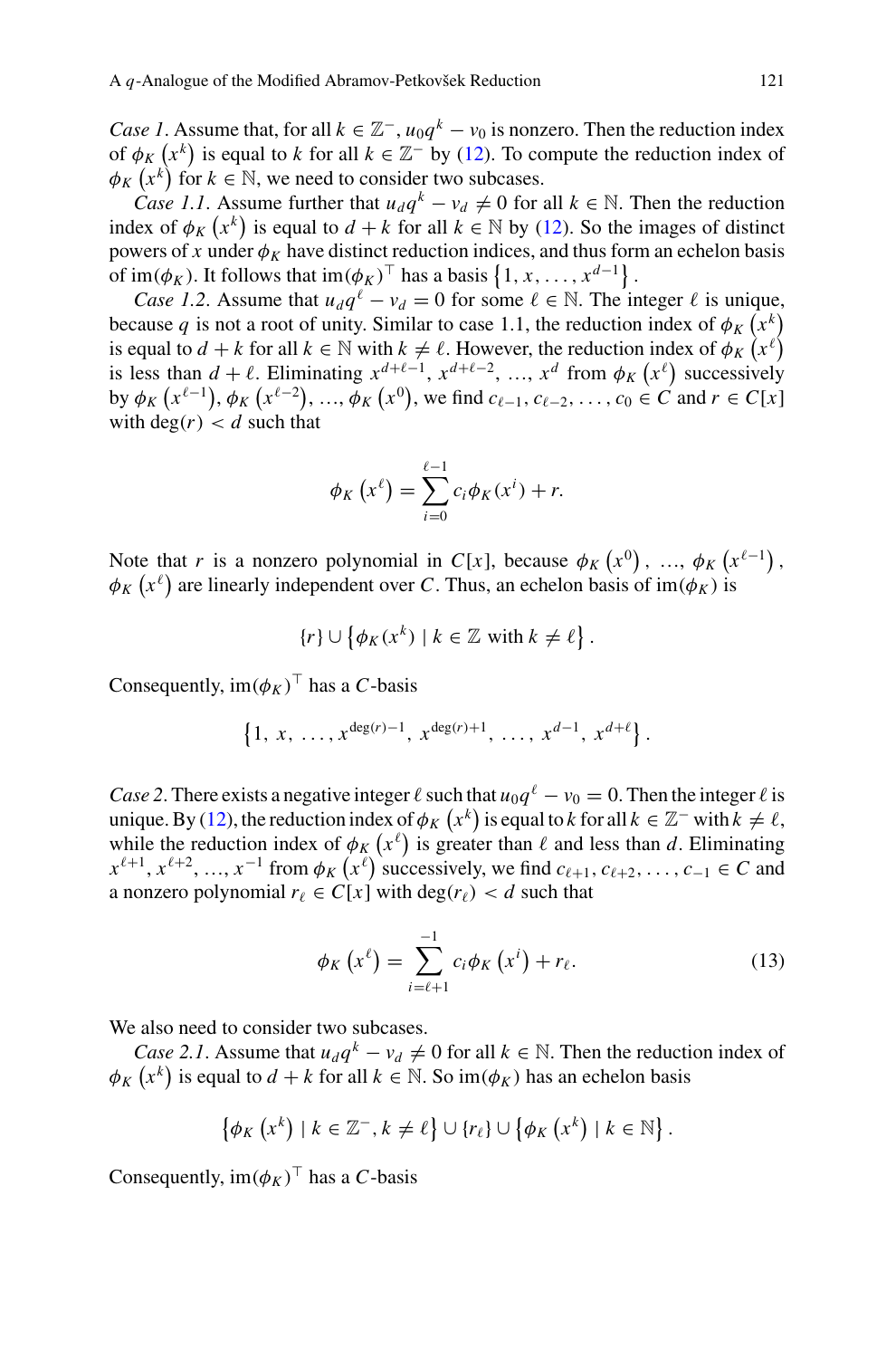$$
\{x^{\ell}, 1, x, \ldots, x^{\deg(r_{\ell})-1}, x^{\deg(r_{\ell})+1}, \ldots, x^{d-1}\}.
$$

*Case 2.2.* Assume that  $u_d q^m - v_d = 0$  for some  $m \in \mathbb{N}$ . The integer *m* is again unique. By [\(12\)](#page-15-1), the reduction index of  $\phi_K(x^k)$  is  $d + k$  for all  $k \in \mathbb{N}$  with  $k \neq m$ , and the reduction index of  $\phi_K(x^m)$  is a nonnegative integer less than  $d + m$ . So there exist  $c_0, c_1, \ldots, c_{m-1} \in C$  and a nonzero polynomial  $r_m \in C[x]$  with degree less than *d* such that

<span id="page-17-0"></span>
$$
\phi_K(x^m) = \sum_{j=0}^{m-1} c_j \phi_K(x^j) + r_m.
$$
 (14)

Moreover,  $r_{\ell}$  and  $r_m$  are linearly independent over *C*, for otherwise, the images

$$
\phi_K(x^{\ell}), \phi_K(x^{\ell+1}), \ldots, \phi_K(x^{-1}), \phi_K(x^0), \phi_K(x), \ldots, \phi_K(x^{m-1})
$$

would be linearly dependent, a contradiction to Lemma [5.1](#page-14-0) (i). Set  $p_\ell = r_\ell$  and

$$
p_m = \begin{cases} r_m & \text{if } \deg(r_\ell) \neq \deg(r_m) \\ \operatorname{lc}(r_m)r_\ell - \operatorname{lc}(r_\ell)r_m & \text{otherwise.} \end{cases}
$$

Then  $p_{\ell}, p_m$  and  $r_{\ell}, r_m$  span the same linear subspace over *C*, but the degrees of *p*<sub>l</sub> and *p<sub>m</sub>* are distinct elements in {0, 1, ..., *d* − 1}. It follows that im( $\phi_K$ ) has an echelon basis

$$
\{\phi_K\left(x^k\right) \mid k \in \mathbb{Z}^-, k \neq \ell\} \cup \{p_\ell, p_m\} \cup \{\phi_K\left(x^k\right) \mid k \in \mathbb{N}, k \neq m\}
$$

and that  $\text{im}(\phi_K)^\top$  has a *C*-basis

<span id="page-17-1"></span>
$$
\left\{x^{\ell}, 1, x, \ldots, x^{d-1}, x^{d+m}\right\} \setminus \left\{x^{\deg(p_{\ell})}, x^{\deg(p_m)}\right\}.
$$

The above detailed case distinction leads to two interesting consequences. The first one tells us that all elements in a standard complement are "sparse" Laurent polynomials, as their numbers of terms are bounded.

**Proposition 5.1** *Let*  $K = u/v$ , where  $u, v \in C[x]$  *and*  $gcd(u, v) = 1$ . Assume that K *is* σ*-reduced and not a power of q. Then the standard complement of the LP-reduction map is of dimension* max $(\text{deg}(u), \text{deg}(v))$ .

*Proof* It is immediate from the last conclusions in cases 1.1, 1.2, 2.1 and 2.2. □

*Example 5.1* Let  $u = x^3 + q^{11}$  and  $v = q^{20}x^3 + 1$ . Then  $K = u/v$  is  $\sigma$ -reduced. Note that  $u_0q^{-11} - v_0 = 0$ , and  $lc(u)q^{20} - lc(v) = 0$ , where  $u_0$  and  $v_0$  are the coefficients of  $x^0$  in *u* and *v*, respectively. It follows from [\(13\)](#page-16-0) and [\(14\)](#page-17-0) that  $r_{-11}$  and *r*<sub>20</sub> are polynomials of degrees 1 and 2, respectively. As rind( $r$ −<sub>11</sub>)  $\neq$  rind( $r$ <sub>20</sub>), we set  $p_{-11} = r_{-11}$  and  $p_{20} = r_{20}$ . Thus,  $\text{im}(\phi_K)^\top = \text{span}_C\{x^{-11}, 1, x^{23}\}$  by the last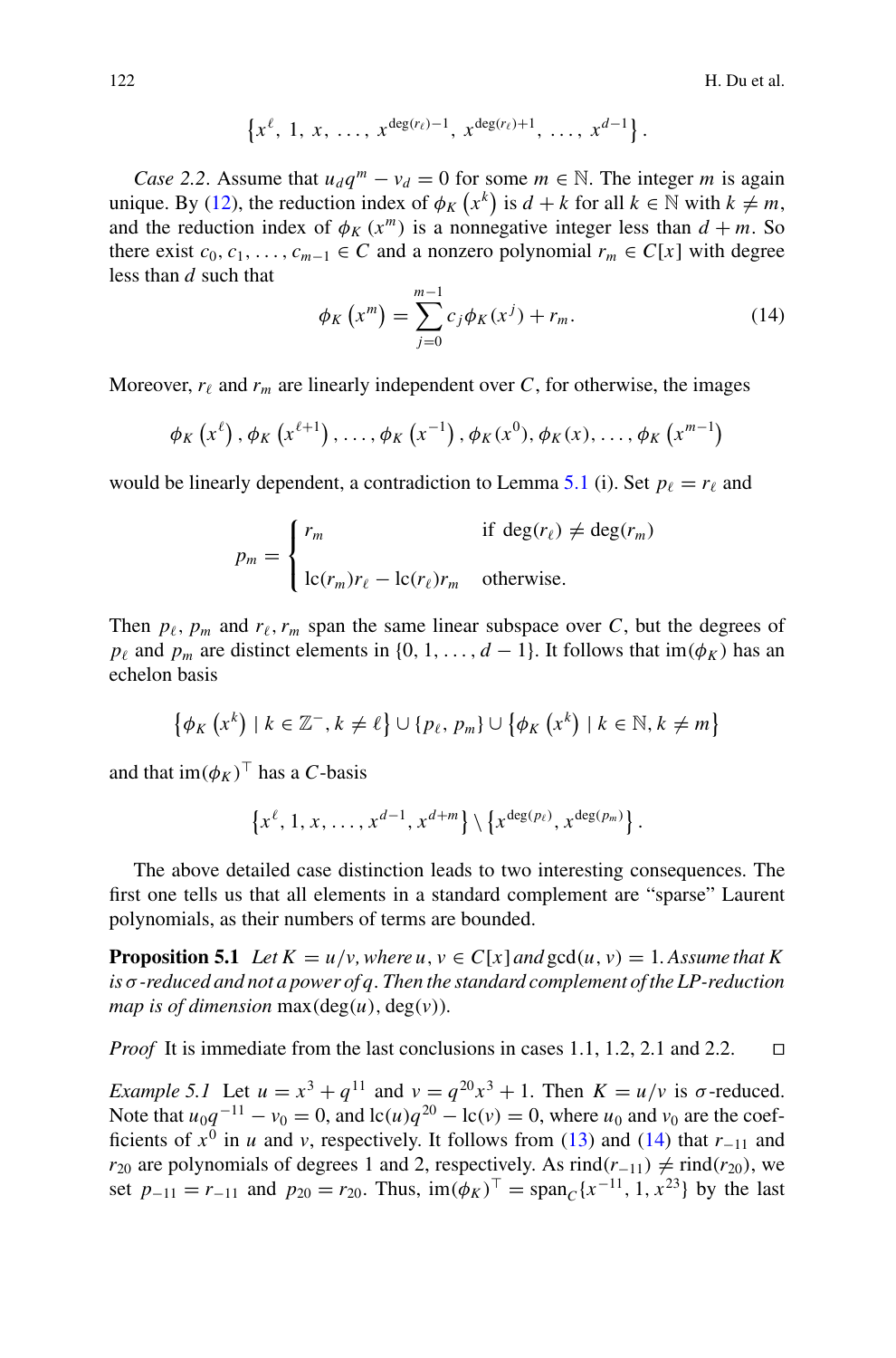conclusion made in case 2.2. Consequently, every element of  $\text{im}(\phi_K)^\top$  has at most three terms.

Second, the case distinction enables us to project a Laurent polynomial onto  $\text{im}(\phi_K)$  and  $\text{im}(\phi_K)^\top$ , respectively.

**LPReduction**. Given a Laurent polynomial  $h \in C[x, x^{-1}]$ , compute  $a \in C[x, x^{-1}]$ and  $b \in \text{im}(\phi_K)^\top$  such that  $h = \phi_K(a) + b$ .

- 1. If  $h = 0$ , then set  $a = 0$  and  $b = 0$ ; return.
- 2. Find the subset  $\{f_1, \ldots, f_s\} \subseteq C[x, x^{-1}]$  consisting of the preimages of all polynomials in an echelon basis of  $im(\phi_K)$  whose reduction indices are no more than hdeg(*h*) and no less than tdeg(*h*).
- 3. Order the echelon basis such that

$$
rind(\phi_K(f_1)) < \cdots < rind(\phi_K(f_t)) < rind(\phi_K(f_{t+1})) < \cdots < rind(\phi_K(f_s)),
$$

with rind( $\phi_K(f_t)$ ) < 0 and rind( $\phi_K(f_{t+1})$ )  $\geq 0$ .

4. For  $i = 1, 2, \ldots, t$ , perform linear elimination to find  $c_i \in C$  such that

$$
g := h - \sum_{i=1}^{t} c_i \phi_K(f_i) \in C[x] + \text{im}(\phi_K)^{\top}.
$$

5. For  $i = s, s - 1, \ldots, t + 1$ , perform linear elimination to find  $c_i \in C$  such that

$$
b := g - \sum_{i=t+1}^{s} c_i \phi_K(f_i) \in \operatorname{im}(\phi_K)^\top.
$$

6. Set  $a := \sum_{i=1}^{s} c_i f_i$  and return  $a, b$ .

The truncated echelon basis in step 2 can be easily constructed according to the above case distinction. In step 4, we eliminate all negative power of *x* in *h* except those appearing in  $\text{im}(\phi_K)^\top$ . In step 5, we eliminate all positive powers of *x* in *g* except those appearing in  $\text{im}(\phi_K)^\top$ . Then the resulting Laurent polynomial *b* is the projection of *h* on  $\text{im}(\phi_K)^\top$ . Tracing back the two elimination processes, we obtain the preimage of the projection of *h* on  $im(\phi_K)$ .

<span id="page-18-1"></span>In summary, we have the following additive decomposition for irrational *q*hypergeometric terms.

**Theorem 5.1** *Let T be an irrational q-hypergeometric term whose* σ*-quotient has a kernel K. Let u and v be the numerator and denominator of K, respectively, and*  $\phi_K$ *be the LP-reduction map. Then the following four assertions hold.*

*(i) There is an algorithm to compute a q-hypergeometric term H, two rational functions*  $f, g \in C(x)$  *and a Laurent polynomial*  $p \in im(\phi_K)^T$  *such that* 

<span id="page-18-0"></span>
$$
T = \Delta(fH) + \left(g + \frac{p}{v}\right)H,\tag{15}
$$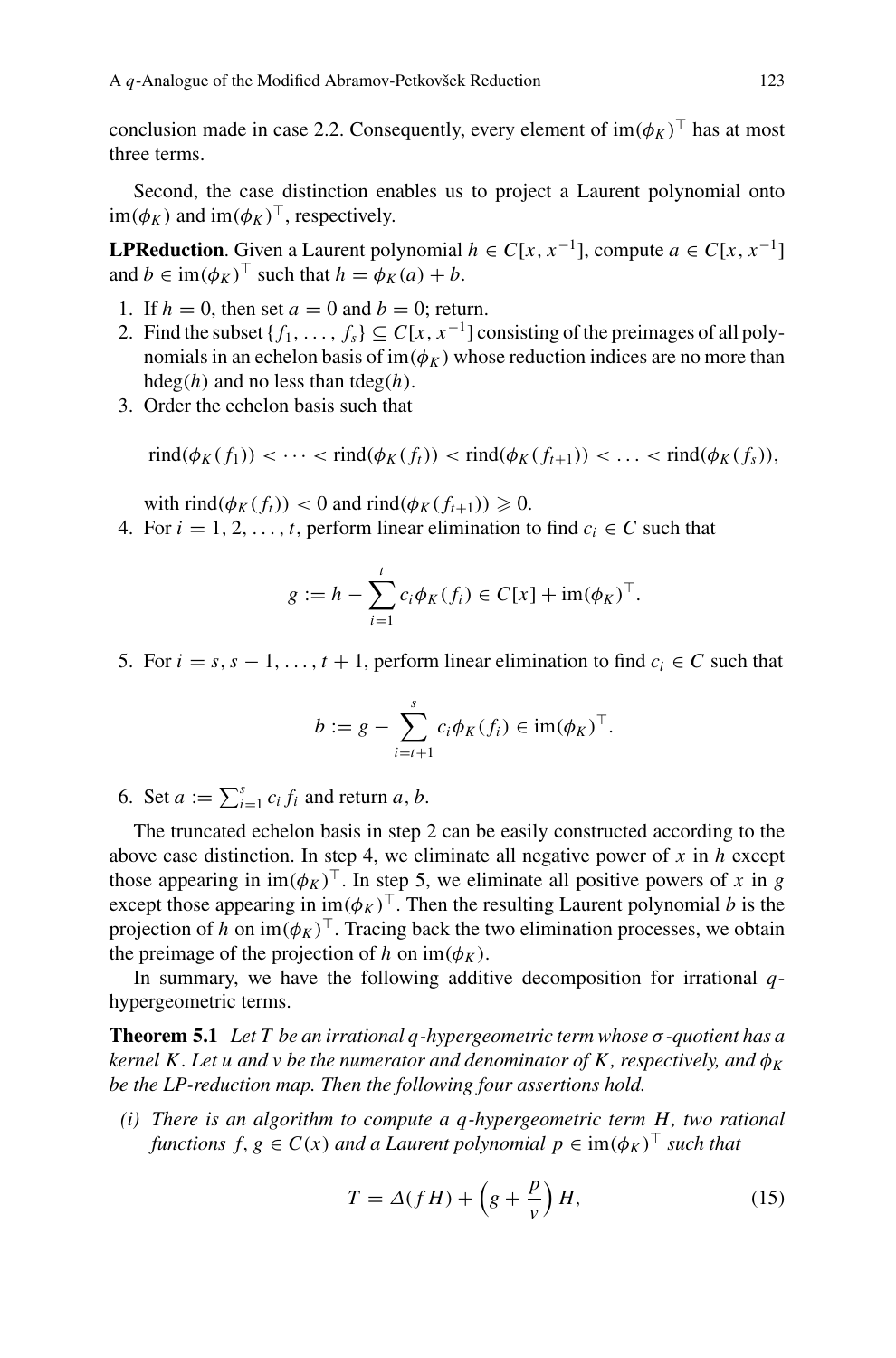*where the*  $\sigma$ -quotient of  $H$  is equal to  $K$ ,  $g$  is proper, and its denominator is σ*-free and strongly coprime with K .*

- *(ii) p has at most* max(deg(*u*), deg(*v*)) *many nonzero terms.*
- *(iii)* If there exist  $\tilde{f}$ ,  $\tilde{g} \in C(x)$  and  $\tilde{p} \in C[x, x^{-1}]$  such that

<span id="page-19-1"></span>
$$
T = \Delta(\tilde{f}H) + \left(\tilde{g} + \frac{\tilde{p}}{v}\right)H,\tag{16}
$$

*then the degree of the denominator of g is no greater than that of*  $\tilde{g}$ *. (iv) T is q-summable if and only if both g and p are equal to zero.*

*Proof* (i) Let *S* be the shell of  $\sigma(T)/T$  with respect to *K* and  $H = T/S$ . Applying the shell reduction algorithm to *S*, we obtain  $r, g \in C(x)$  and  $h \in C[x, x^{-1}]$  such that

<span id="page-19-0"></span>
$$
T = \Delta(rH) + \left(g + \frac{h}{v}\right)H,\tag{17}
$$

where *g* is a proper rational function whose denominator is  $\sigma$ -free and strongly coprime with *K*.

The LP-reduction algorithm computes two Laurent polynomials *a* and *p* such that  $h = \phi_K(a) + p$  and  $p \in \text{im}(\phi_K)^\top$ . Hence,  $h = u\sigma(a) - v a + p$ . It follows that

$$
\frac{h}{v} = K\sigma(a) - a + \frac{p}{v} = \Delta_K(a) + \frac{p}{v},
$$

which, together with [\(17\)](#page-19-0), implies that [\(15\)](#page-18-0) holds (setting  $f = r + a$ ).

(ii) It is immediate from Proposition [5.1.](#page-17-1)

(iii) Assume that both  $(15)$  and  $(16)$  hold. Then

$$
S = \Delta_K(f) + g + \frac{p}{v} = \Delta_K(\tilde{f}) + \tilde{g} + \frac{\tilde{p}}{v}.
$$

It follows from Theorem [4.4](#page-9-2) that the degree of the denominator of *g* is no greater than that of  $\tilde{g}$ .

(iv) If both *g* and *p* are equal to zero, then *T* is clearly *q*-summable. Conversely, assume that *T* is *q*-summable. By [\(17\)](#page-19-0) and Theorem [4.4,](#page-9-2)  $g = 0$ . Hence,  $(p/v)H$  is also *q*-summable. In other words,  $p/v \in im(A_v)$ . By Lemma 5.2,  $p = 0$ also *q*-summable. In other words,  $p/v \in im(\Delta_K)$ . By Lemma [5.2,](#page-15-2)  $p = 0$ .

We now present an algorithm to decompose a *q*-hypergeometric term into a *q*summable term and a non-summable one, which determines *q*-summability without solving any auxiliary *q*-recurrence equation explicitly. The algorithm, named *q*-MAP, is a *q*-analogue of the modified Abramov-Petkovšek algorithm.

*q***-MAP**. Given a *q*-hypergeometric term *T* , compute two *q*-hypergeometric terms *T*<sub>1</sub> and *T*<sub>2</sub> such that  $T = \Delta(T_1) + T_2$  with the property that *T*<sub>2</sub> is minimal in the sense of Theorem [5.1](#page-18-1) (iii) and *T* is *q*-summable if and only if  $T_2$  is zero.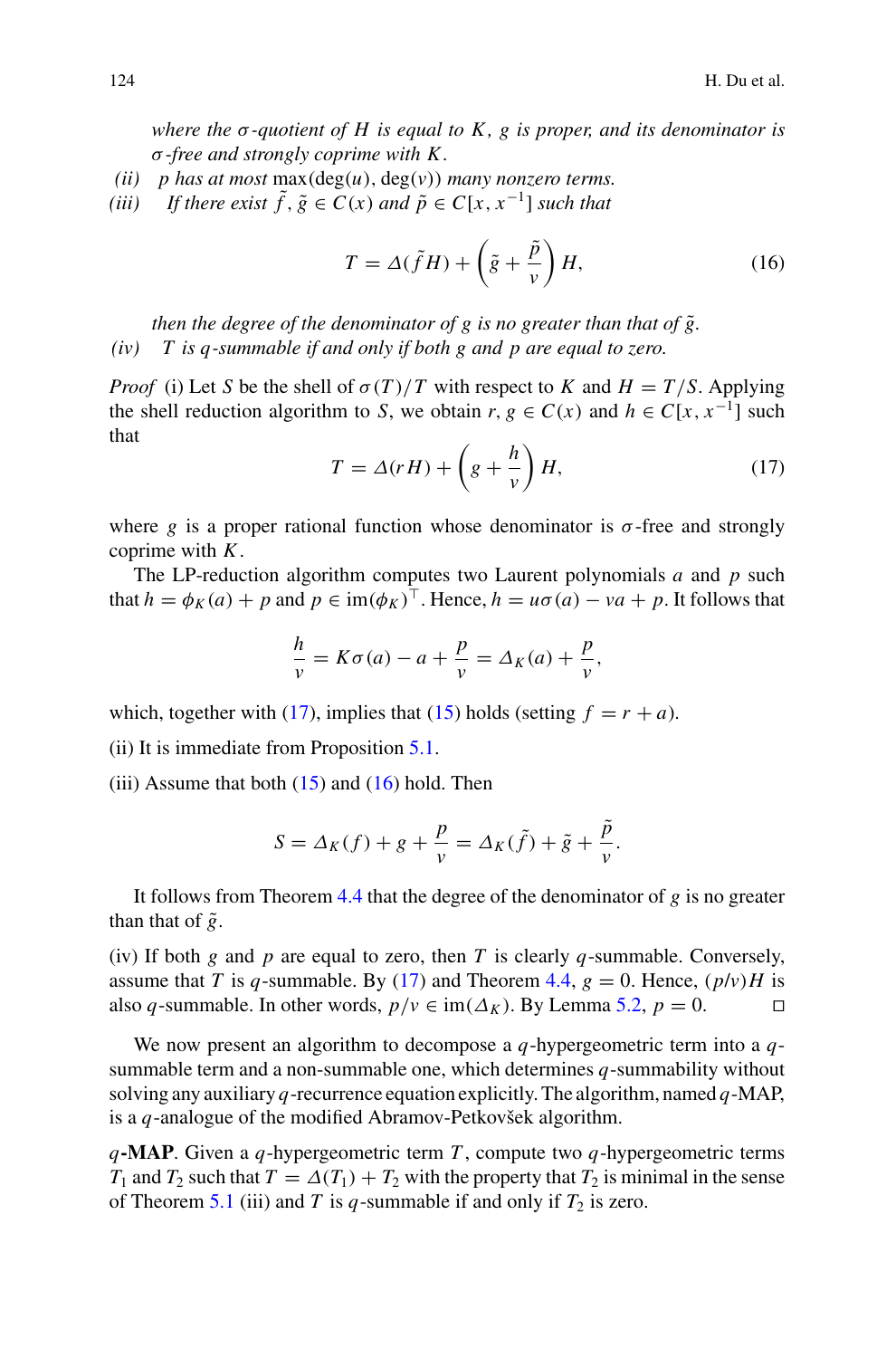- 1. Compute a kernel *K* and the corresponding shell *S* of  $\sigma(T)/T$ . Set *v* to be the denominator of *K*. Set  $H = T/S$ .
- 2. Apply **ShellReduction** to *S* to find *f*,  $g \in C(x)$  and  $h \in C[x, x^{-1}]$  such that

$$
T = \Delta \left( fH \right) + \left( g + \frac{h}{v} \right) H.
$$

3. If  $K = a^m$  for some integer *m*, then compute  $a \in C[x, x^{-1}]$  and  $c \in C$  such that

$$
hx^m = \Delta(a) + c,
$$

according to the proof of Corollary [4.3](#page-11-3) (In this case,  $v = 1$  and  $H = x^m$ ). Set

$$
T_1 := fx^m + a \quad \text{and} \quad T_2 := gx^m + c;
$$

and return.

4. If  $K \neq q^m$  for any integer *m*, then apply **LPReduction** to *h* and find  $a \in C[x, x^{-1}]$ and  $b \in \text{im}(\phi_K)^\top$  such that

$$
h = \phi_K(a) + b,
$$

where  $\phi_K$  is the LP-reduction map. Set

$$
T_1 := (f+a)H
$$
 and  $T_2 := \left(g + \frac{b}{v}\right)H;$ 

and return.

*Example 5.2* Consider the same term in Example [4.4.](#page-13-0) By shell reduction,

$$
S = \Delta_K(0) + 0 + \frac{1}{v},
$$

where  $v = 1$ . Then apply the LP reduction on the numerator 1 to get

$$
S = \Delta_K(-(qx)^{-1}) + 0 + 0,
$$

which implies that *T* is *q*-summable and  $T = \Delta((q; q)_n)$ .

## <span id="page-20-0"></span>**6 Experimental Results**

We have implemented our *q*-analogue of the modified Abramov-Petkovšek reduction in the computer algebra system MAPLE 18, and compared with two analogues of Gosper's algorithm in [\[12](#page-24-0), [14\]](#page-24-1), respectively.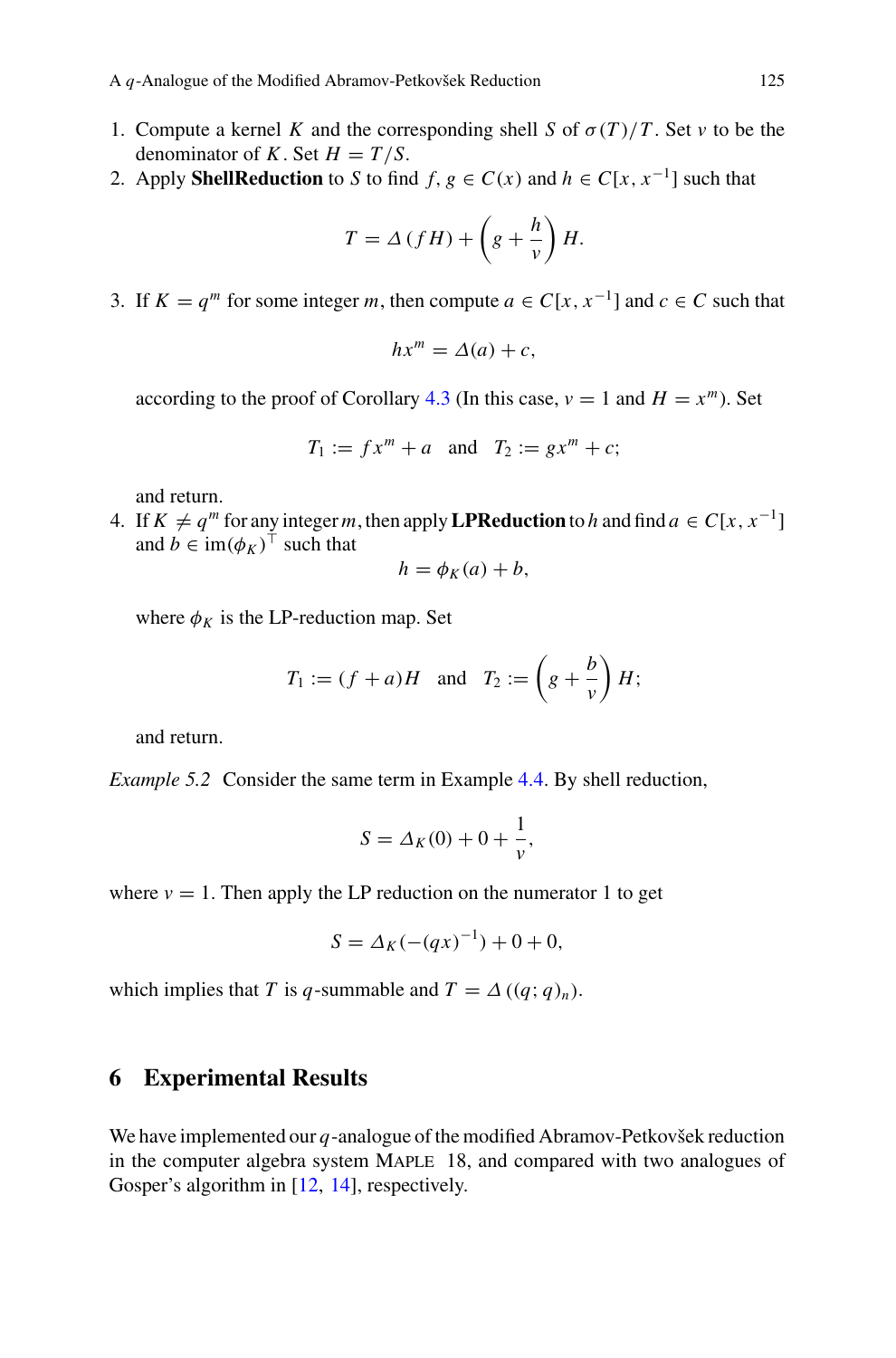The first analogue, named  $q$ -Gosper's algorithm,<sup>[1](#page-21-0)</sup> has three steps:

- 1. Compute a *q*-Gosper form  $(a, b, c)$  of the  $\sigma$ -quotient of the input term.
- 2. Estimate degree bounds for a Laurent polynomial solution of a *q*-analogue of Gosper's equation in the form

<span id="page-21-1"></span>
$$
a\sigma(z) - \sigma^{-1}(b)z = c.
$$
 (18)

3. Compute the Laurent polynomial solution by solving a linear system over *C*.

It takes little time to compute *q*-Gosper forms and estimate the head and tail degree bounds of Laurent polynomial solutions of [\(18\)](#page-21-1). So most of the time is spent on solving a linear system over *C*.

The other *q*-analogue is named after *qTelescope* by the authors of  $[14]$  $[14]$ . It uses greatest factorial factorization to compute three polynomials *P*, *Q*, *R* such that *P* is coprime with both *Q* and *R*, and *Q* is coprime with every positive *q*-shift of *R*, and then computes a polynomial solution of a variant of [\(18\)](#page-21-1) in the form

<span id="page-21-3"></span>
$$
Q\sigma(Z) - RZ = P \tag{19}
$$

by solving a linear system over *C*. Our implementation of the *q*Telescope algorithm is based on the description given in [\[14\]](#page-24-1).

The test suite was generated by

<span id="page-21-2"></span>
$$
T := \frac{a}{p_1 \sigma^{\ell_1}(p_1) \ p_2 \sigma^{\ell_2}(p_2)} \prod_{k=1}^{n-1} \frac{u_1 u_2}{v_1 v_2},
$$
\n(20)

where

- (i) *a*,  $p_1, p_2 \in \mathbb{Q}(q)[q^n]$  are random with deg(*a*) = 30, deg( $p_1$ ) = deg( $p_2$ ) = *d*, where  $q$  is transcendental over  $\mathbb{O}$ , and  $n$  is an integral variable;
- (ii)  $u_1, u_2, v_1, v_2 \in \mathbb{Q}(q)[q^n]$  are random whose degrees are all equal to 1;
- (iii)  $\ell_1, \ell_2 \in \mathbb{N}$ .

In all the examples given above, the *q*-dispersion of  $p_1 \sigma^{\ell_1}(p_1) p_2 \sigma^{\ell_2}(p_2)$  is equal to max $(\ell_1, \ell_2)$ . All timings are measured in seconds on an OS X computer with 16 GB 1600MHz DDR3 and 2.5 GHz Intel Core i7 processors.

Table [1](#page-22-0) contains the timings of the *q*-Gosper's algorithm (*q*-Gosper), *q*Telescope algorithm (*q*Telescope) and the *q*-analogue of the modified Abramov-Petkovšek reduction (*q*-MAP) for input *T* given in [\(20\)](#page-21-2) with different choices of  $\ell_1$  and  $\ell_2$ . In general, randomly-generated terms in the form  $(20)$  are non-summable. In this case, both *q*-Gosper's algorithm and *q*Telescope algorithm return a message "nonsummable"; while the *q*-MAP algorithm not only determines the non-summability, but also presents an additive decomposition. The experimental results illustrate that the *q*-MAP algorithm outperforms the two *q*-analogues of Gosper's algorithm when

<span id="page-21-0"></span><sup>&</sup>lt;sup>1</sup>We thank Dr. Haitao Jin for sending us his maple scripts on  $q$ -Gosper's algorithm.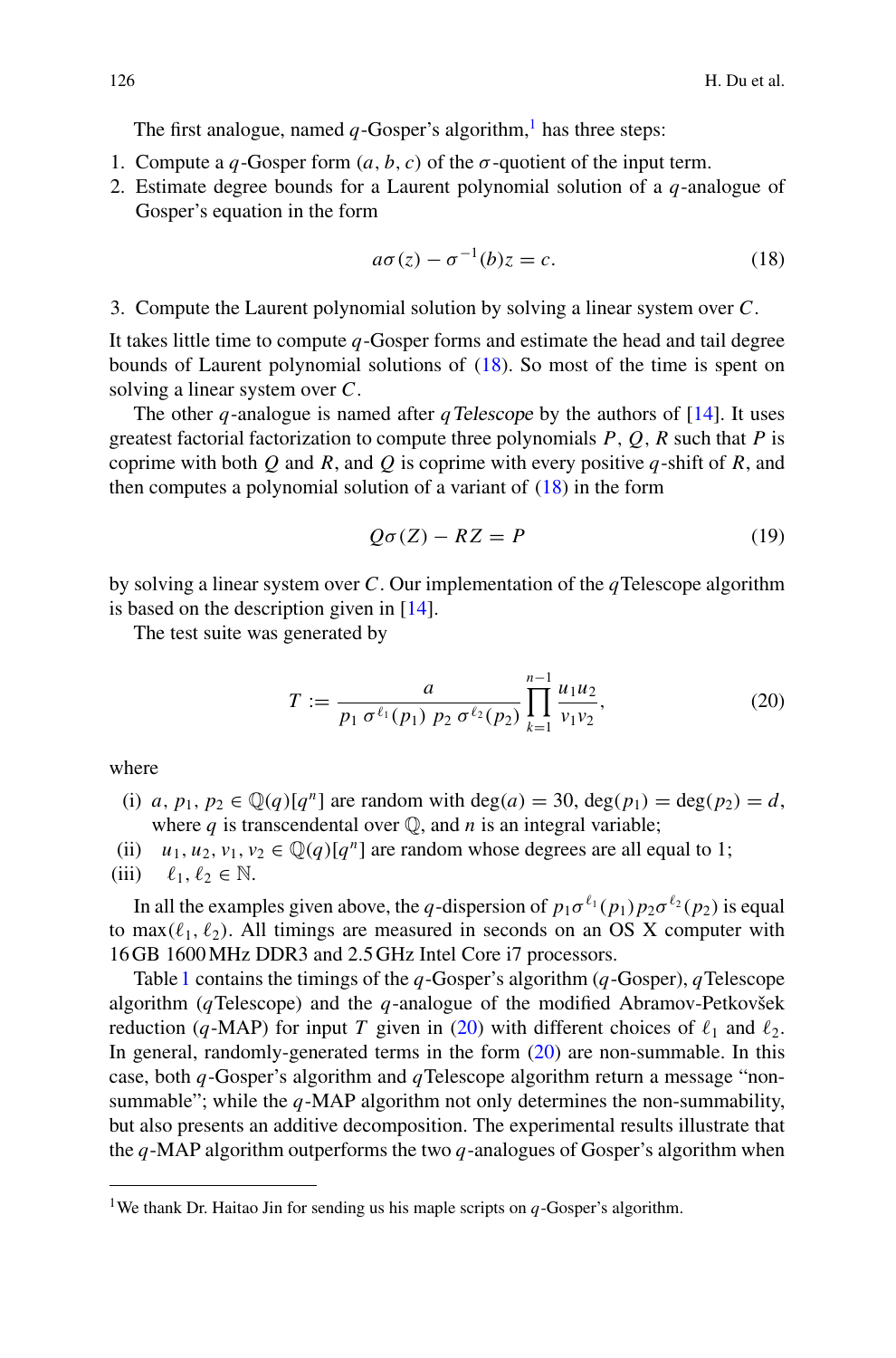<span id="page-22-0"></span>

| Algorithm   | $(\ell_1, \ell_2)$ |        |        |        |                             |                                      |          |          |
|-------------|--------------------|--------|--------|--------|-----------------------------|--------------------------------------|----------|----------|
|             | (2, 2)             | (2, 3) | (3, 4) | (4, 4) | (4, 5)                      | (5, 5)                               | (5, 10)  | (10, 10) |
| $q$ -Gosper | 18.615             | 45.718 |        |        |                             | 99.296   125.136   271.063   328.437 | 3332.533 | 7707.963 |
| qTelescope  | 23.413             | 46.952 |        |        | 120.891   120.495   173.247 | 405.994                              | 2541.752 | 7574.879 |
| $q$ -MAP    | 3.355              | 4.626  | 8.182  | 10.181 | 12.829                      | 15.611                               | 47.104   | 90.532   |

**Table 1** Non-summable case:  $d = 5$  and  $(\ell_1, \ell_2)$  varies

<span id="page-22-1"></span>**Table 2** Non-summable case:  $(\ell_1, \ell_2) = (1, 1)$  and *d* varies

| Algorithm         | d   |     |     |      |       |       |        |  |  |
|-------------------|-----|-----|-----|------|-------|-------|--------|--|--|
|                   |     |     | 10  |      | 20    | 25    | 30     |  |  |
| $q$ -Gosper       | 2.3 | 2.1 | 0.6 | 0.03 | 0.04  | 0.04  | 0.04   |  |  |
| qTelescope $ 3.1$ |     | 3.8 | 1.7 | 0.5  | 0.8   | 1.3   | 1.8    |  |  |
| $q$ -MAP          | 3.9 | 1.6 | 5.5 | 32.3 | 150.4 | 517.1 | 1523.1 |  |  |

**Table 3** Summable case:  $d = 5$  and  $(\ell_1, \ell_2)$  varies

<span id="page-22-2"></span>

| Algorithm   | $(\ell_1, \ell_2)$ |        |         |          |          |          |          |          |
|-------------|--------------------|--------|---------|----------|----------|----------|----------|----------|
|             | (2,2)              | (5,5)  | (5, 10) | (10, 10) | (10, 20) | (20, 20) | (20, 30) | (30, 30) |
| $q$ -Gosper | 0.992              | 3.288  | 8.637   | 13.481   | 76.261   | 104.880  | 383.131  | 479.860  |
| qTelescope  | 4.719              | 13.464 | 29.991  | 42.078   | 147.516  | 256.348  | 923.929  | 1823.568 |
| $q$ -MAP    | 3.288              | 11.546 | 18.939  | 22.203   | 40.440   | 44.703   | 90.023   | 88.876   |

the degree *d* is equal to five and the *q*-dispersion of  $p_1 \sigma^{\ell_1}(p_1) p_2 \sigma^{\ell_2}(p_2)$  is greater than one.

Table [2](#page-22-1) contains the timings of the three algorithms for input *T* given in [\(20\)](#page-21-2), in which the *q*-dispersion of  $p_1 \sigma^{\ell_1}(p_1) p_2 \sigma^{\ell_2}(p_2)$  is equal to one. One can show that the estimation on the degree bound in the second step of *q*-Gosper's algorithm has already implies that [\(18\)](#page-21-1) has no Laurent polynomial solution when  $d \ge 15$ . Thus, *q*-Gosper's algorithm determines the non-summability of *T* instantly, and so does the algorithm *q*Telescope.

Table [3](#page-22-2) contains the timings of the three algorithms for input  $\Delta(T)$ , where *T* is the same as in Table [1.](#page-22-0) So all the input terms are *q*-summable. Both *q*-Gosper and *q*Telescoper are either faster than or comparable with the *q*-MAP reduction when  $\ell_1$  and  $\ell_2$  take small values. In this case, the *q*-dispersion of the denominator of the input rational function in the shell reduction is less than or equal to 10. When the *q*-dispersion is more than 10, the *q*-modified Abramov-Petkovšek reduction outperforms both of the *q*-analogues.

When the degree bound estimates are loose in *q*-Gosper's algorithm, the *q*modified Abramov-Petkovšek reduction is markedly superior to *q*-Gosper's algorithm, as illustrated in the next example.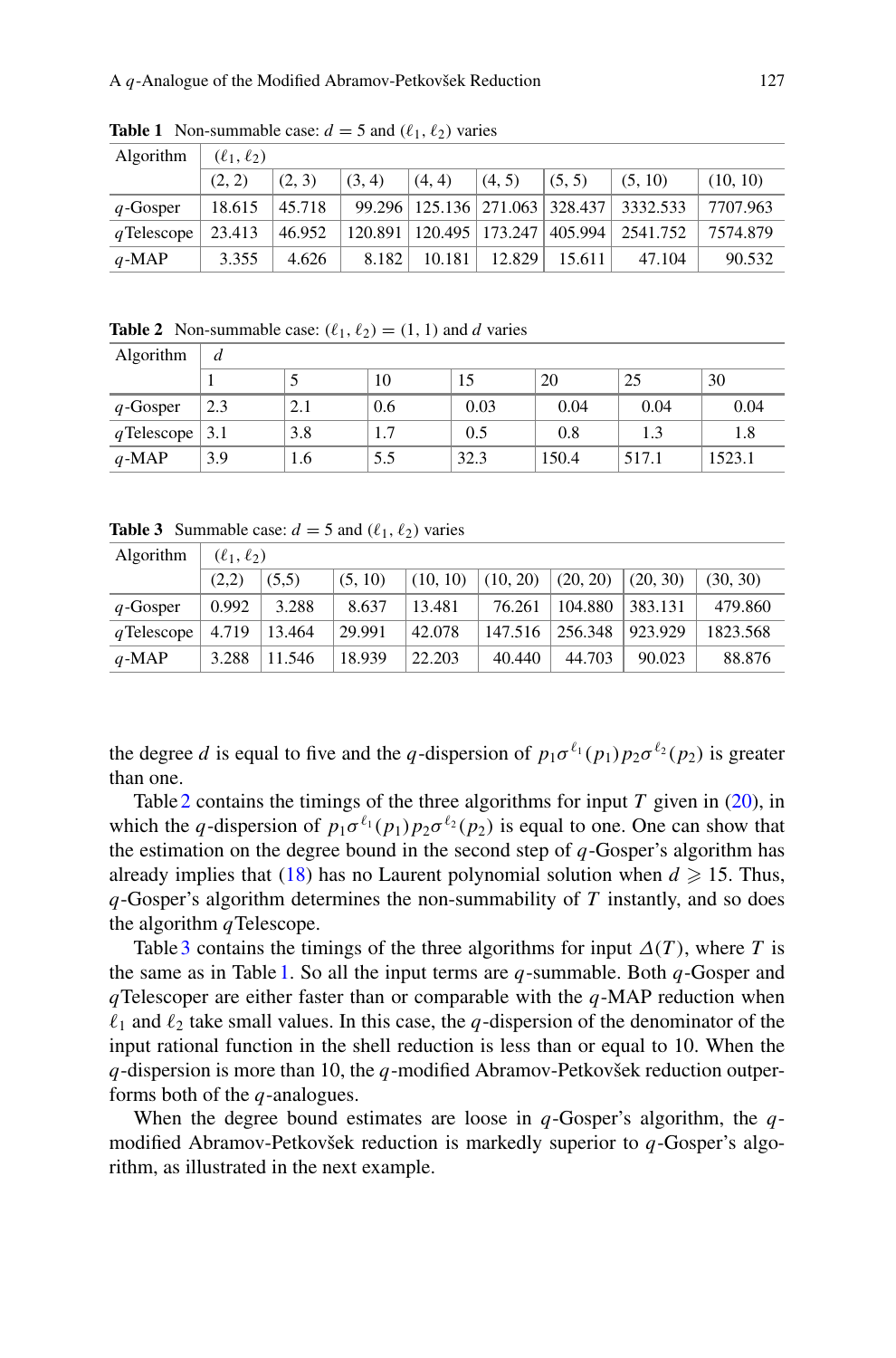*Example 6.1* Let

$$
f := \frac{(x^3 + q^{11})(q^5x^5 + q^3x^3 + 2)(x - 1)(q^{10}x - 1)(x - 2)(q^{20}x - 2)}{(q^{20}x^3 + 1)(x^5 + x^3 + 2)(qx - 1)(q^{11}x - 1)(qx - 2)(q^{21}x - 2)}
$$

be the  $\sigma$ -quotient of some  $q$ -hypergeometric term  $T$ .

Applying *q*-Gosper's algorithm to the term  $\Delta(T)$ , we compute a *q*-Gosper form  $(a, b, c)$  of the  $\sigma$ -quotient of  $\Delta(T)$ , where

$$
a = (x3 + q11)(x - 1)(x - 2)
$$
 and  $b = (q23x3 + 1)(q12x - 1)(q22x - 2)$ .

As the ratio of the leading coefficients, as well as that of the tailing coefficients, is a power of *q*, the estimates on both head and tail degrees are not sharp. Indeed, the bounds on head and tail degrees estimated in *q*-Gosper's algorithm are 52 and  $-11$ , respectively. But a Laurent polynomial solution of the *q*-Gosper equation is of head degree 33 and tail degree 0. It takes about 35 s to find the indefinite sum of  $\Delta(T)$ .

Similarly, 63 is the degree bound for a polynomial solution of  $(19)$  in the algorithm *q*Telescope, and a polynomial solution of [\(19\)](#page-21-3) is equal to  $x^{11}p$ , where *p* is a polynomial of degree 33. It takes about 9s to find the indefinite sum of  $\Delta(T)$ .

On the other hand, *q*-MAP takes less than 0.3 s to find the indefinite sum, although the case 2.2 happens in the LP-reduction.

**Acknowledgements** We thank the anonymous referee for helpful comments and valuable references.

### **References**

- <span id="page-23-0"></span>1. Abramov, S.A.: The rational component of the solution of a first order linear recurrence relation with a rational right hand side. Ž. Vyčisl. Mat. i Mat. Fiz. **15**(4), 1035–1039, 1090 (1975)
- <span id="page-23-1"></span>2. Abramov, S.A., Petkovšek, M.: Minimal decomposition of indefinite hypergeometric sums. In: ISSAC 2001—Proceedings of the 26th International Symposium on Symbolic and Algebraic Computation, pp. 7–14 (electronic). ACM, New York (2001)
- <span id="page-23-2"></span>3. Abramov, S.A., Petkovšek, M.: Rational normal forms and minimal decompositions of hypergeometric terms. J. Symbolic Comput. **33**(5), 521–543 (2002). Computer algebra, London, ON (2001)
- <span id="page-23-4"></span>4. Bostan, A., Chen, S., Chyzak, F., Li, Z., Xin, G.: Hermite reduction and creative telescoping for hyperexponential functions. In: ISSAC 2013—Proceedings of the 38th International Symposium on Symbolic and Algebraic Computation, pp. 77–84. ACM, New York (2013)
- <span id="page-23-5"></span>5. Bronstein, M., Li, Z., Wu, M.: Picard-Vessiot extensions for linear functional systems. In: ISSAC 2005—Proceedings of the 30th International Symposium on Symbolic and Algebraic Computation, pp. 68–75. ACM, New York (2005)
- <span id="page-23-3"></span>6. Chen, S., Huang, H., Kauers, M., Li, Z.: A modified Abramov-Petkovšek reduction and creative telescoping for hypergeometric terms. In: ISSAC 2015—Proceedings of the 40th International Symposium on Symbolic and Algebraic Computation, pp. 117–124. ACM, New York (2015)
- 7. Chen, S., Kauers, M., Koutschan, C.: Reduction-based creative telescoping for algebraic functions. In: ISSAC 2016—Proceedings of the 41st International Symposium on Symbolic and Algebraic Computation. ACM, New York (2016, to appear)